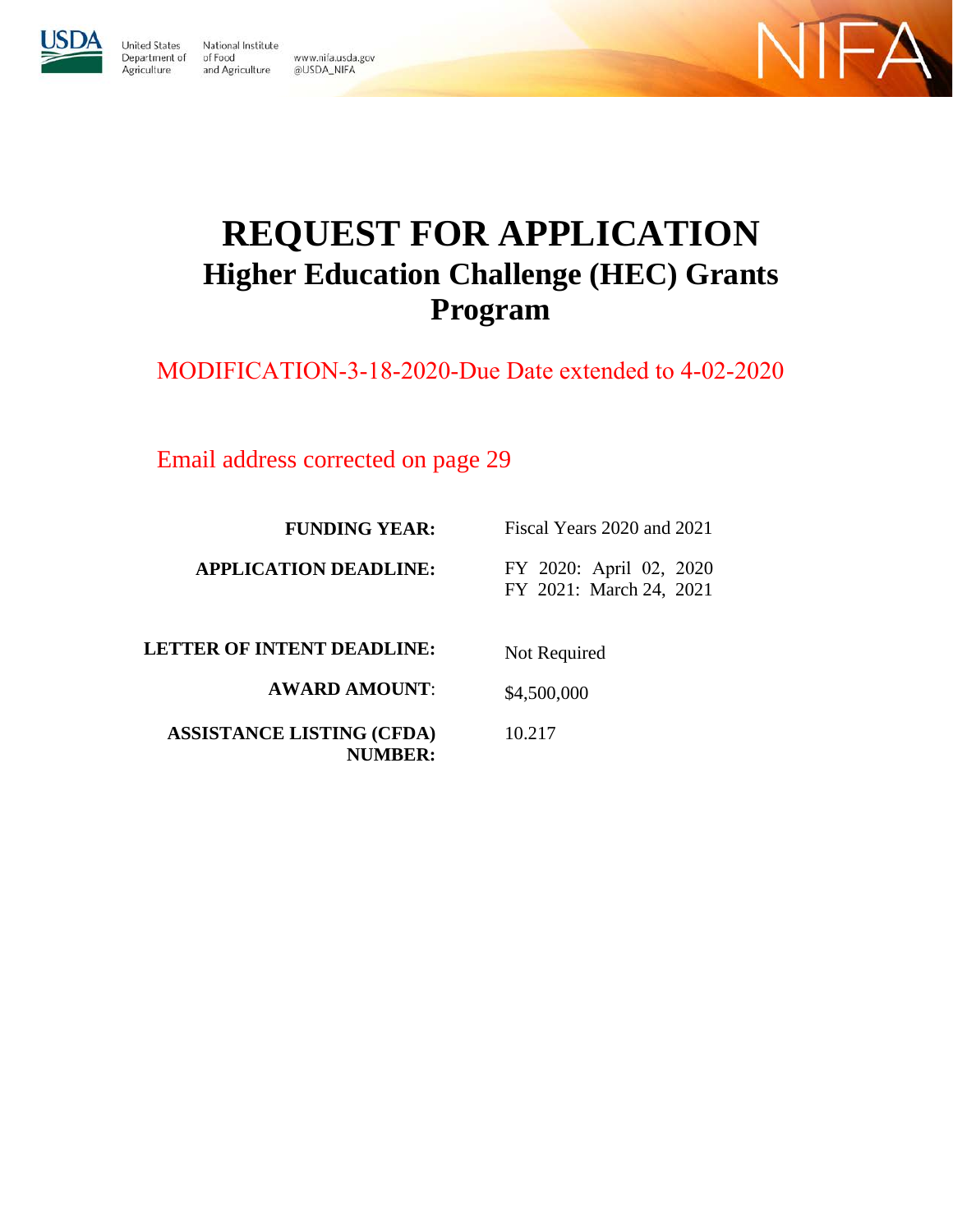## **INITIAL ANNOUNCEMENT**

<span id="page-1-0"></span>National Institute of Food and Agriculture, United States (U.S.) Department of Agriculture (USDA)

*Catalog of Federal Domestic Assistance.* The higher Education Challenge (HEC) Grants Program is listed in the Assistance Listings under the Catalog of Federal Domestic Assistance number 10.217.

<span id="page-1-1"></span>

|  |  | <b>Table 1:</b> Key Dates and Deadlines |
|--|--|-----------------------------------------|
|--|--|-----------------------------------------|

| <b>Task Description</b>        | <b>Deadline</b>                                                                                                                            |
|--------------------------------|--------------------------------------------------------------------------------------------------------------------------------------------|
|                                | Application: Fiscal Year 2020: April 02, 2020<br>Fiscal Year 2021: March 24, 2021<br>$(5:00$ P.M. Eastern)                                 |
| Letter of Intent: Not Required |                                                                                                                                            |
|                                | Applicants Comments: Within six months from the issuance of this notice<br>(NIFA may not consider comments received after the sixth month) |

*Stakeholder Input*. The National Institute of Food and Agriculture (NIFA) seeks comments on all request for applications (RFAs) so it can deliver programs efficiently, effectively, with integrity, and with a focus on customer service. NIFA considers comments, to the extent possible when developing RFAs and use comments to help meet the requirements of  $Section 103(c)(2)$  of [the Agricultural Research, Extension, and Education Reform Act of 1998](https://nifa.usda.gov/resource/agricultural-research-extension-and-education-reform-act-1998) [\(7 U.S.C. 7613\(c\)\(2\)\).](https://nifa.usda.gov/resource/agricultural-research-extension-and-education-reform-act-1998) Applicants may submit written comments to [Policy@nifa.usda.gov](mailto:Policy@nifa.usda.gov) (email is for comments only). Please use the following subject line: Response to the Higher Education Challenge (HEC) Grants Program RFA.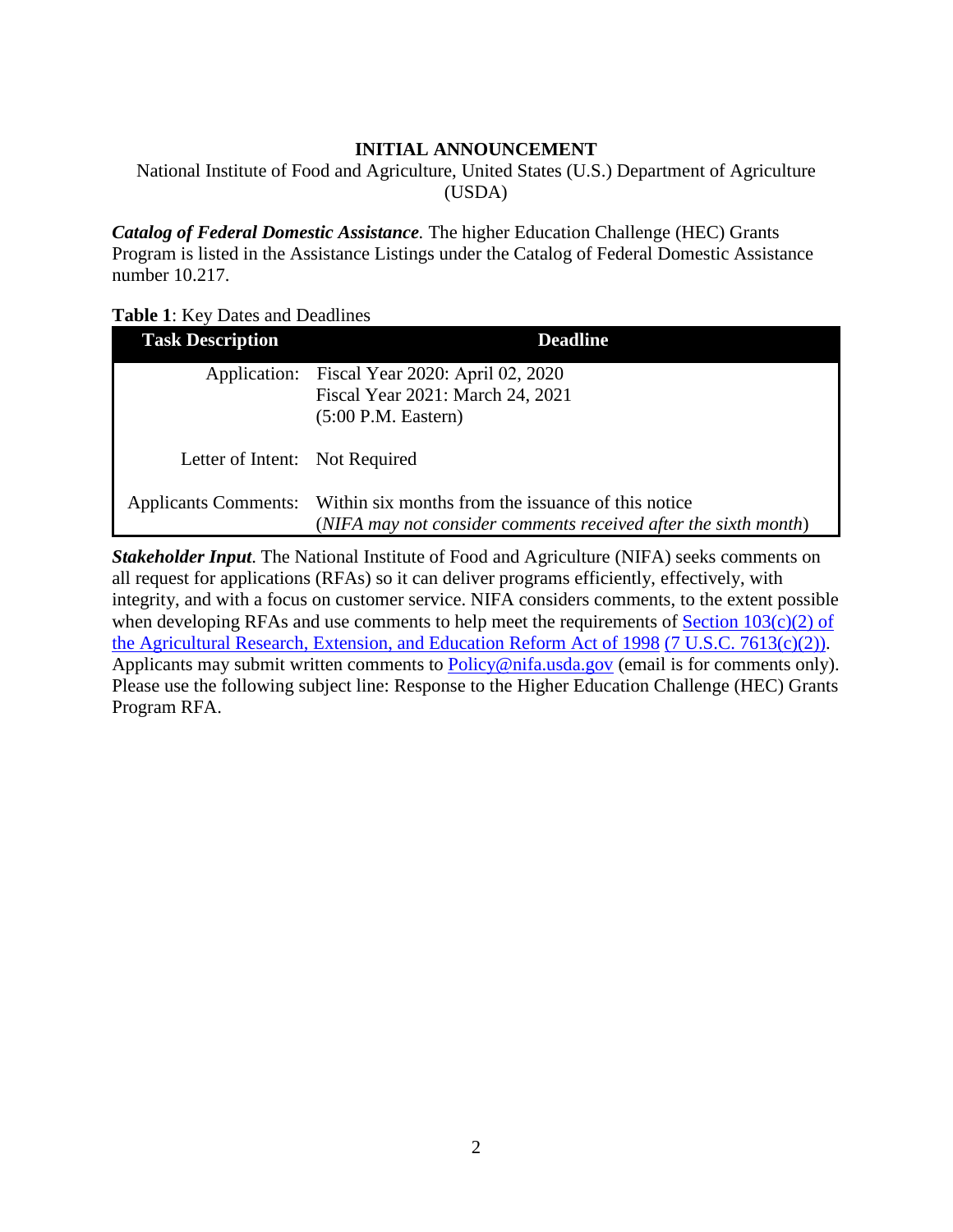#### **EXECUTIVE SUMMARY**

<span id="page-2-0"></span>This notice identifies the objectives for HEC projects, deadlines, funding information, eligibility criteria for projects and applicants, and application forms and associated instructions. NIFA requests applications for the Higher Education Challenge (HEC) Grants Program for fiscal years (FYs) 2020 and 2021 to enable colleges and universities to provide the quality of education necessary to produce baccalaureate or higher degree level graduates capable of strengthening the nation's food and agricultural scientific and professional workforce. The anticipated amount available for grants in FYs 2020 and 2021 are approximately \$4.5 million each year.

This RFA is being released prior to the passage of an appropriations act for FY 2020 and FY 2021. Enactment of additional continuing resolutions or an appropriations act may affect the availability or level of funding for this program.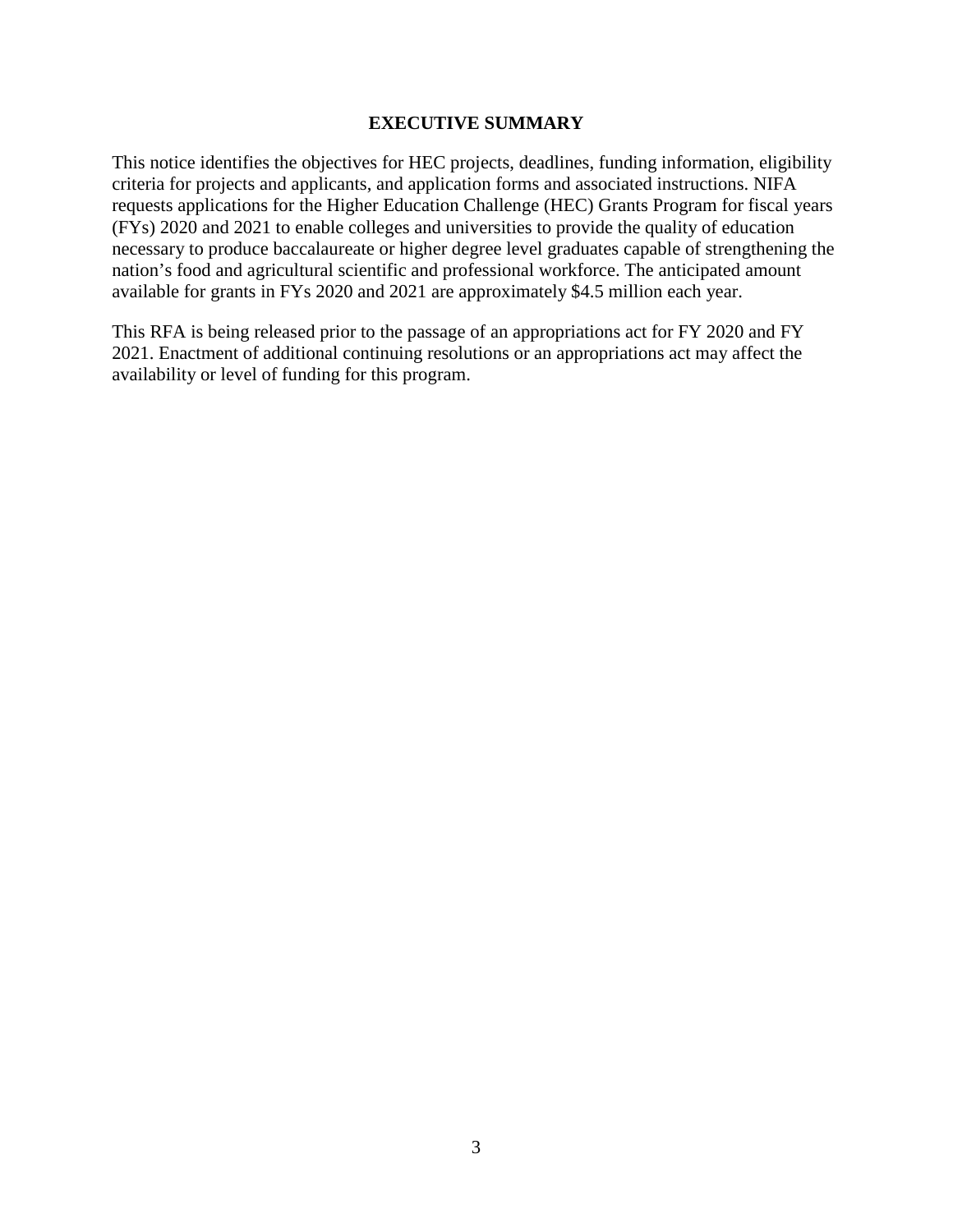# **TABLE OF CONTENTS**

| А.             |                                      |  |
|----------------|--------------------------------------|--|
| <b>B.</b>      |                                      |  |
|                |                                      |  |
| А.             |                                      |  |
| В.             |                                      |  |
| C.             |                                      |  |
| D.             |                                      |  |
|                |                                      |  |
| А.             |                                      |  |
| <b>B.</b>      |                                      |  |
|                |                                      |  |
| А.             |                                      |  |
| В.             |                                      |  |
| $C_{\cdot}$    |                                      |  |
|                |                                      |  |
| А.             |                                      |  |
| В.             |                                      |  |
| C.             |                                      |  |
| D.             |                                      |  |
|                |                                      |  |
| А.             |                                      |  |
| В.             |                                      |  |
| $\mathbf{C}$ . |                                      |  |
|                |                                      |  |
| $A_{\cdot}$    |                                      |  |
|                |                                      |  |
|                |                                      |  |
|                |                                      |  |
|                |                                      |  |
|                |                                      |  |
|                | $B \cup D$ r $D$ or $B \cup D$ r $D$ |  |

## **TABLE OF TABLES**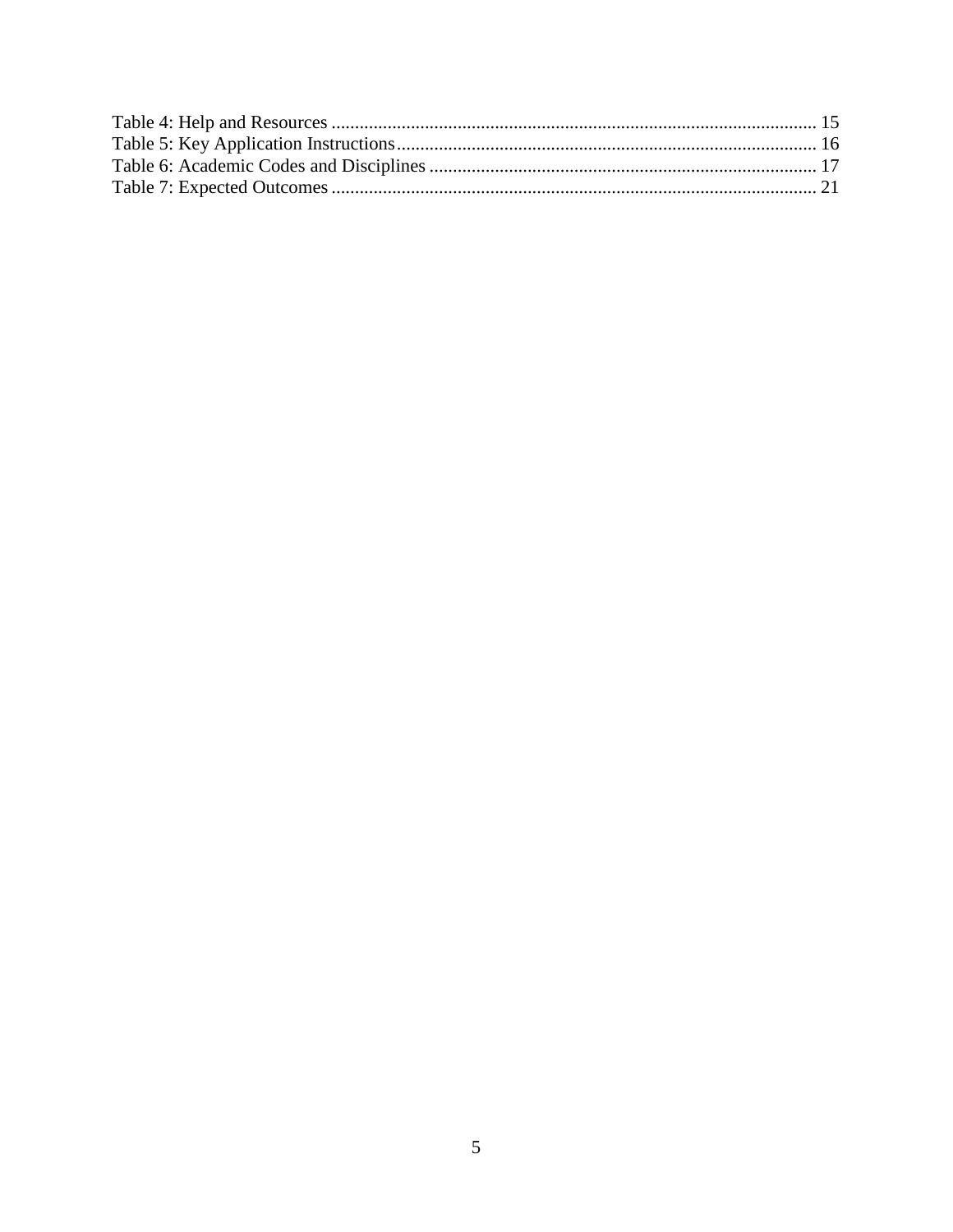# <span id="page-5-0"></span>**PART I. FUNDING OPPORTUNITY DESCRIPTION**

# <span id="page-5-1"></span>**A. Legislative Authority**

Section 1405 of the [National Agricultural Research, Extension, and Teaching Policy Act of 1977](https://nifa.usda.gov/sites/default/files/resource/nar77.pdf) (NARETPA), as amended, [\(7 U.S.C. 3121\)](https://uscode.house.gov/view.xhtml?req=(title:7%20section:3121%20edition:prelim)%20OR%20(granuleid:USC-prelim-title7-section3121)&f=treesort&edition=prelim&num=0&jumpTo=true) designates the U.S. Department of Agriculture (USDA) as the lead Federal agency for agriculture research, extension and teaching in the food, agricultural, natural resources, and human sciences. Authority for this program is contained in section 1417(b)(1) of NARETPA [\(7 U.S.C. 3152\(b\)\(1\)\)](https://uscode.house.gov/view.xhtml?req=(title:7%20section:3152%20edition:prelim)%20OR%20(granuleid:USC-prelim-title7-section3152)&f=treesort&edition=prelim&num=0&jumpTo=true).

Section 1417 of NARETPA authorizes the Secretary of Agriculture, who has delegated the authority to the Director of NIFA, to make competitive grants to strengthen institutional capacities to respond to identified state, regional, national or international educational needs to formulate and administer programs to enhance college and university teaching in agriculture, natural resources, forestry, veterinary medicine, and family and consumer sciences., disciplines closely allied to the food and agricultural system, and rural economic, community and business development.

## <span id="page-5-2"></span>**B. Purpose and Priorities**

Applications submitted to this grants program must state how the funded project will address the HEC Program Goals:

- 1. To enhance the quality of instruction for baccalaureate degrees, master's degrees, and first professional degrees in veterinary sciences, in order to help meet current and future workforce needs in the food, agricultural, natural resources, and human (FANH) sciences.
- 2. To increase the number and diversity of students who will pursue and complete a postsecondary degree in the FANH sciences.

HEC is a NIFA-administered competitive grants program focused on improving formal, baccalaureate, or master's degree level FANH sciences education, and first professional degreelevel education in veterinary medicine (DVM). HEC projects provide funding to eligible applicants to help ensure a competent, qualified and diverse workforce will exist to serve the FANH sciences system. At the same time, HEC-funded projects improve the economic health and viability of communities through the development of degree programs emphasizing new and emerging employment opportunities. Finally, HEC projects address the national challenge to increase the number and diversity of students entering the FANH sciences (i.e., having a FANH sciences workforce representative of the nation's population).

The HEC projects are expected to: (a) produce measurable impacts aligned with HEC program goals, (b) promote innovative, educational practices within the FANH sciences that improve how students learn, and (c) include a rigorous evaluation component to assess that project outcomes are met. Institutions must demonstrate capacity for, and a significant ongoing commitment to, the teaching of food, agricultural and human sciences generally, and to the specific need and/or discipline(s) for which a grant is requested. Projects should encourage academic institutions, in partnership with organizations and employers, to work collectively to identify and address a state or regional challenge or opportunity facing the FANH sciences education and workforce community. Additionally, projects should encourage broad participation of students traditionally underrepresented in the FANH sciences. An application must convince a peer panel of a compelling educational challenge; clearly indicate how the methodology is both unique and with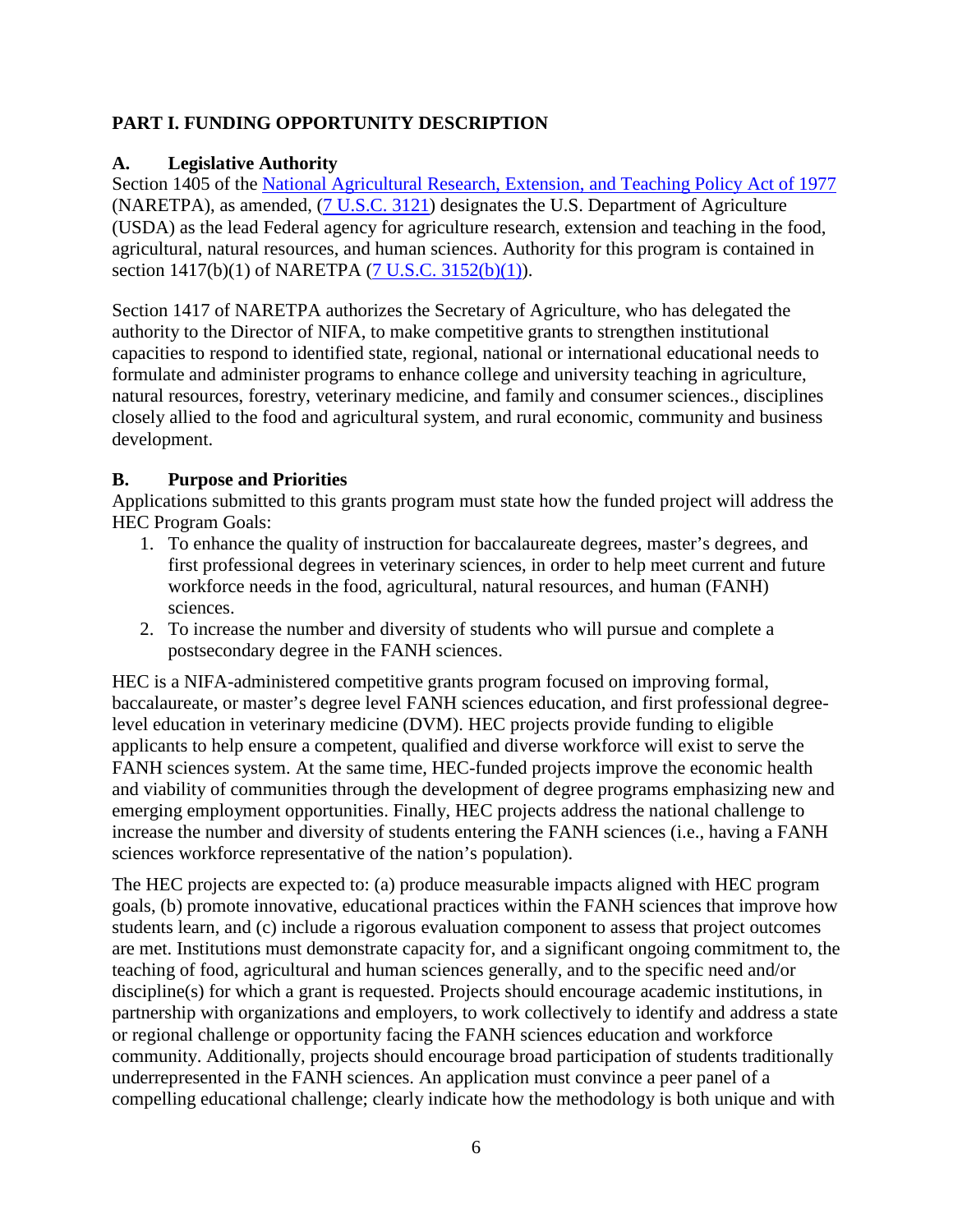merit; offer significant promise of adoption by others; and include a plan for how the project impacts will be sustained once grant funds end.

*eXtension.* HEC encourages (but does not require) projects that develop content suitable for delivery through [eXtension.](https://impact.extension.org/)

*Global Engagement*. NIFA supports global engagement that advances U.S. agricultural goals. NIFA recognizes that collaboration with international partners may be necessary to attain the agency's goals for U.S. agriculture, promote global competence of our nation's future agricultural workforce, and promote safe and nutritious food security in a growing world. Therefore, although application to this RFA is limited to eligible U.S. institutions, applicants may collaborate with international partners, to include subcontracts to international partners or other institutions. Applications must clearly demonstrate benefits to the U.S.

*Leadership Skills Development*. The development of leadership skills, knowledge, and qualities are necessary to prepare students for agricultural and related careers in the private sector, government, and academia. HEC teaching applications must demonstrably incorporate a leadership development component to equip students with technical and leadership abilities upon graduation. Specific activities may include:

- 1. Developing practical applications to increase understanding of leadership roles, including critical thinking, problem solving, and communication skills; ethics and professionalism; and working in teams;
- 2. Connecting the academic classroom experience with daily leadership roles and organizational activities;
- 3. Providing opportunities for mentoring and shadowing; and
- 4. Organizing leadership academies, workshops, trainings, etc.

*Social and Behavioral Sciences.* HEC supports social and behavioral science disciplines. Projects that integrate social and biological sciences are encouraged. Incorporation of social and behavioral sciences is important for addressing many of the challenges facing agriculture and rural communities, such as increasing global demand for food production in the face of limited natural resources; improving health and reducing obesity by engaging in heathy diets; and alleviating poverty by fostering economic opportunity.

The HEC is aligned with the following [USDA Strategic Goal](https://www.usda.gov/sites/default/files/documents/usda-strategic-plan-2018-2022.pdf) #4: Facilitate Rural Prosperity and Economic Development; Objective 4.1: Expand rural business opportunity and rural quality of life with access to capital; improved infrastructure, broadband access and connectivity; and support for workforce availability

|                    | <b>Title Description</b>                                     |
|--------------------|--------------------------------------------------------------|
| Program Code: ER   |                                                              |
|                    | Program Code Name: Higher Education Challenge Grants Program |
| CFDA Number 10.217 |                                                              |
|                    | Project Type: Education/Teaching                             |

#### <span id="page-6-0"></span>**Table 2**: Program Key Information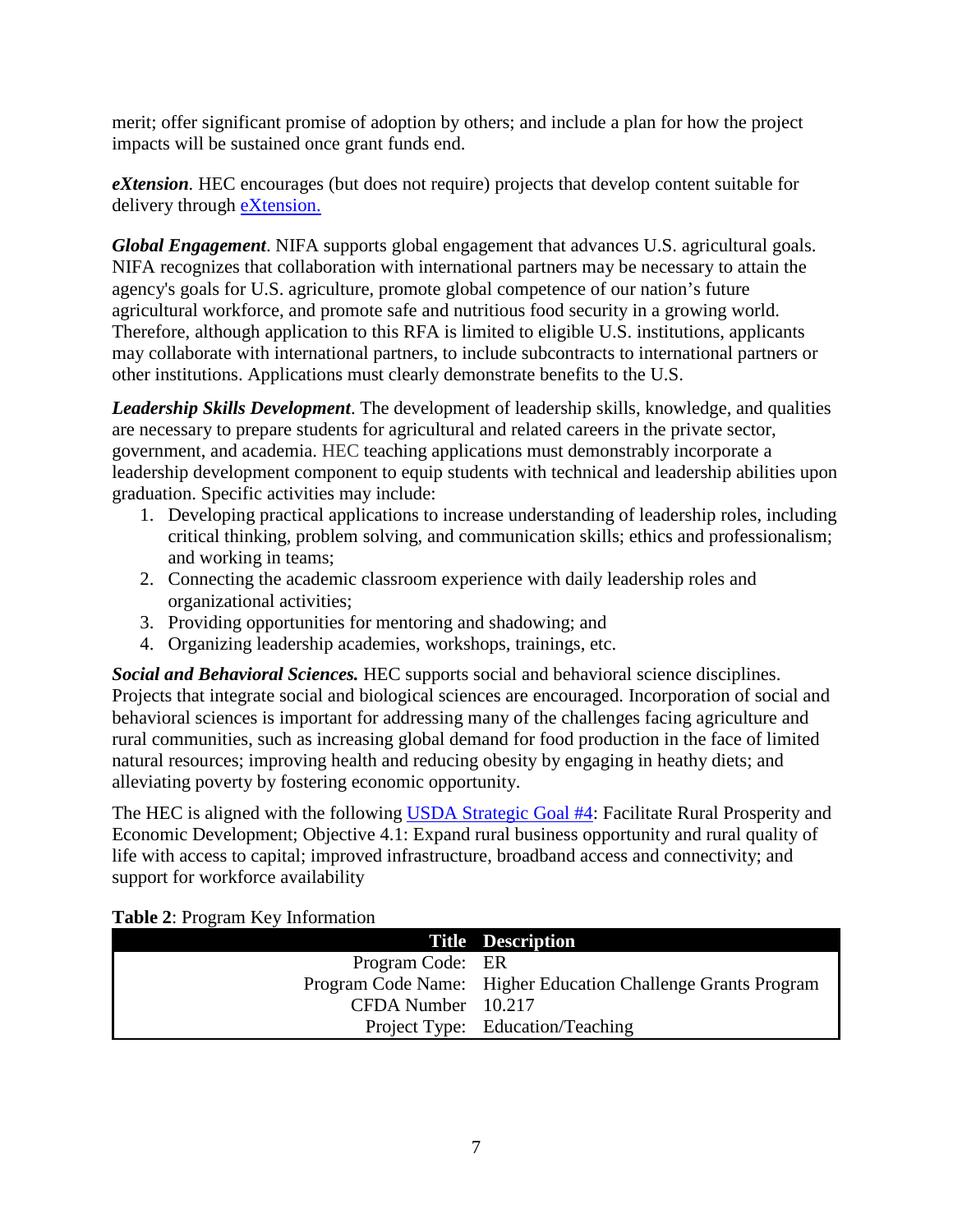|                              | <b>Title Description</b>                        |
|------------------------------|-------------------------------------------------|
|                              | Grant Type: Planning Activity;                  |
|                              | <b>Standard Grant;</b>                          |
|                              | Collaborative Grant Type 1 (CG1);               |
|                              | Collaborative Grant Type 2 (CG2)                |
|                              | Application Deadline FY 2020: April 02, 2020    |
|                              | FY 2021: March 24, 2021                         |
|                              |                                                 |
| <b>Grant Duration:</b>       | Planning Activity – Up to 24 months;            |
|                              | Standard $-24-36$ months;                       |
|                              | Collaborative 1 $(CG1) - 24$ to 36 months;      |
|                              | Collaborative $2 (CG2) – 36$ months             |
| Anticipated # of Awards:     | 2 total grants for Planning Activity, Standard, |
|                              | and Collaborative (CG1);                        |
|                              | 1 Collaborative 2 grant, and 1 other HEC        |
|                              | grant type                                      |
| <b>Maximum Award Amount:</b> | Planning Activity - \$30,000;                   |
|                              | Standard - \$150,000;                           |
|                              | Collaborative 1 (CG1) - \$300,000;              |
|                              | Collaborative 2 (CG2) - \$750,000               |

#### *Additional Information.*

- 1. The total number of grants awarded by this grant program will depend on the number and type of meritorious applications submitted in response to this notice. There is no predetermined number of proposals that may be awarded in any grant cycle.
- 2. Based on the project scope and budget of all applications selected for awards, the actual, individual grant amounts awarded by NIFA under this grants program may differ from the funds requested by the applicant. In such cases, revised budgets and revised plans of work may be required by NIFA before an award is made.
- 3. There is no limit on the number of applications that may be submitted by an applicant institution. However, a successful applicant institution/organization will only be awarded a maximum of two grants per year under this program. No more than one CG2 grant will be awarded to an institution/organization in any one, annual HEC grants program competition, and generally, an individual academic (or other) unit (a college, school of agriculture, etc.) within the institution/organization may only have one active, CG2 grant in effect at any time.
- 4. There are no limits on the total grant program funds that may be awarded to any one institution/organization in successive years of this competition. Successful award recipients may apply for additional awards in subsequent years either as a lead applicant or collaborator.

Projects must primarily focus on baccalaureate, masters, or DVM level education. However, a project may also include an ancillary, target impact on either secondary, or two-year postsecondary students. Projects with a primary target audience of K-14 students or teachers should consider the Secondary Education, Two-Year Postsecondary Education and Agriculture in the K-12 Classroom (SPECA) Grants Program offered through NIFA.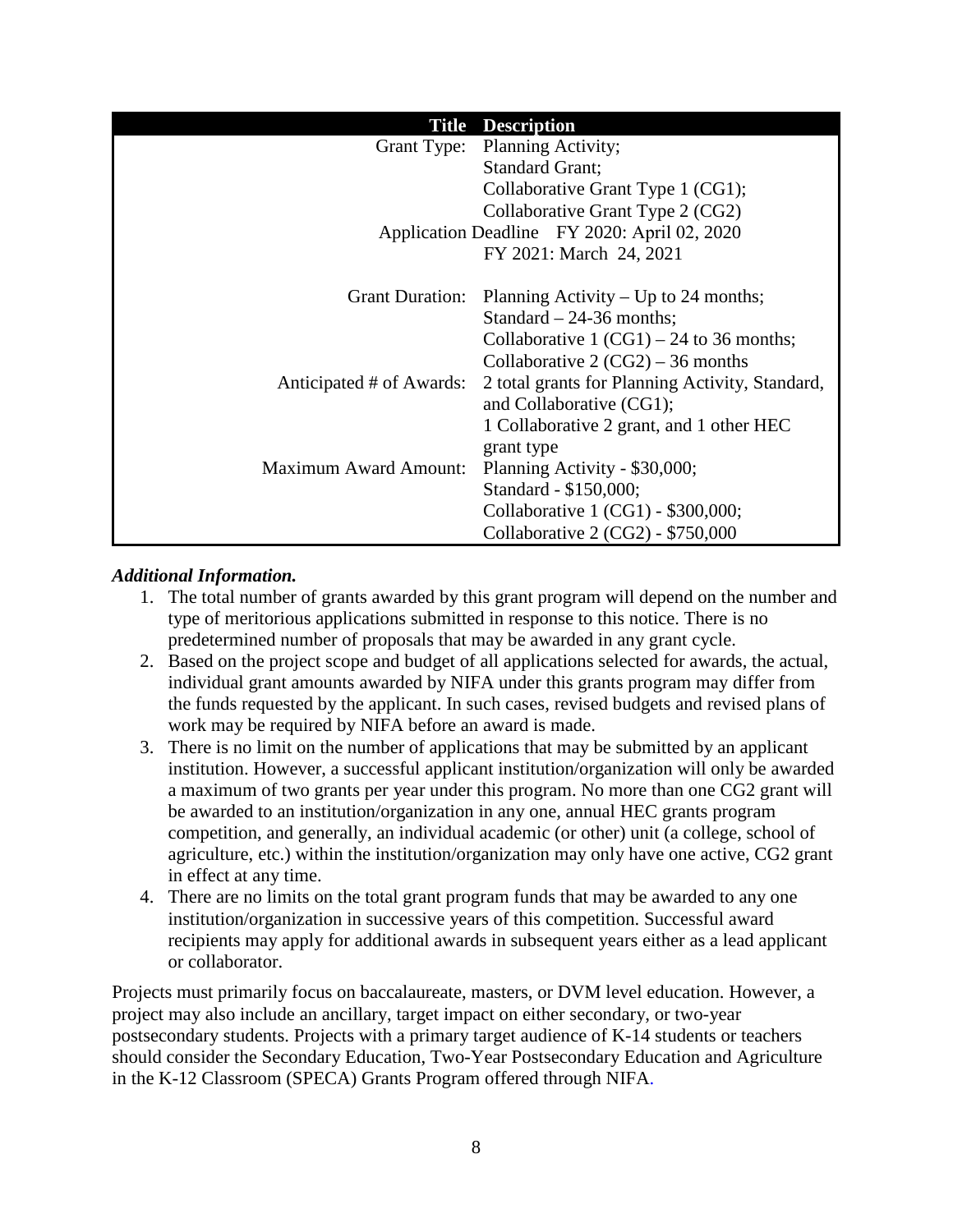## <span id="page-8-0"></span>**PART II. AWARD INFORMATION**

## <span id="page-8-1"></span>**A. Available Funding**

The anticipated amount available for HEC in FY 2020 and FY 2021 is approximately \$4,500,000 each year. USDA is not committed to fund any particular application or to make a specific number of awards. This RFA is being released prior to the passage of an appropriations act for FY 2020 and FY 2021. Enactment of additional continuing resolutions or an appropriations act may affect the availability or level of funding for this program. The [Automated Standard](https://www.fiscal.treasury.gov/fsservices/gov/pmt/asap/asap_home.htm)  [Application for Payments,](https://www.fiscal.treasury.gov/fsservices/gov/pmt/asap/asap_home.htm) operated by the Department of Treasury, Bureau of Fiscal Service, is the designated payment system for awards resulting from this RFA.

## <span id="page-8-2"></span>**B. Application Restrictions**

NIFA will evaluate applications using the criteria described in [Part V](#page-23-0) of this RFA. Application for FY 2020 and FY 2021 is limited to the following applications types:

- 1. *New application*: New applications will be evaluated using the criteria described in [Part](#page-23-0)  [V](#page-23-0) of this RFA and are subject to the due dates herein (see [Appendix III](#page-30-0) for definition).
- 2. *Resubmitted application*: Resubmitted applications must include the respond to the previous review panel summary, and are subject to the same criteria and due dates herein. Resubmitted applicants must enter the NIFA-assigned proposal number of the previously submitted application in the *Federal Field (Field 4)* on the application form (see [Appendix III](#page-30-0) for definition).

# <span id="page-8-3"></span>**C. Project and Grant Types**

The following describes the types of *projects* or *grants* that are eligible for funding:

1. Project Types. Applicants must propose Education/Teaching Projects.

An education or teaching project must develop human capital in order to help meet current and future national food, agriculture, natural resource and human (FANH) science workplace needs.

HEC projects must focus on one or more of the Need Areas listed below. Please note that at least one of these Need Areas must be indicated on the Project Summary (See [Part IV,](#page-14-2)  [B.\)](#page-14-2). Need Areas for FY 2020 and FY2021 are defined below:

*Educational Need Areas.* Projects must engage more than a single course or an individual instructor when addressing at least one of the three Educational Need Areas listed below. The rationale for selecting the Educational Need Area(s) must be explained in the context of how the project can contribute to the development of a cadre of students who will either pursue higher degrees in the FANH sciences or be prepared to enter the FANH sciences workforce. Educational Need Areas are as follows:

a. *Curriculum Development, Instructional Delivery Systems and Expanding Student Career Opportunities.* Projects should promote new and improved curricula and materials to increase the quality of, and continuously renew, the nation's academic programs in the FANH sciences. Additionally, projects should stimulate the development, and facilitate the use, of exemplary education models and materials that incorporate the most recent advances in subject matter research, research on teaching and learning theory, and instructional technology.

Examples of eligible projects in this Need Area include:

i. Development of courses of study, degree programs, and instructional materials;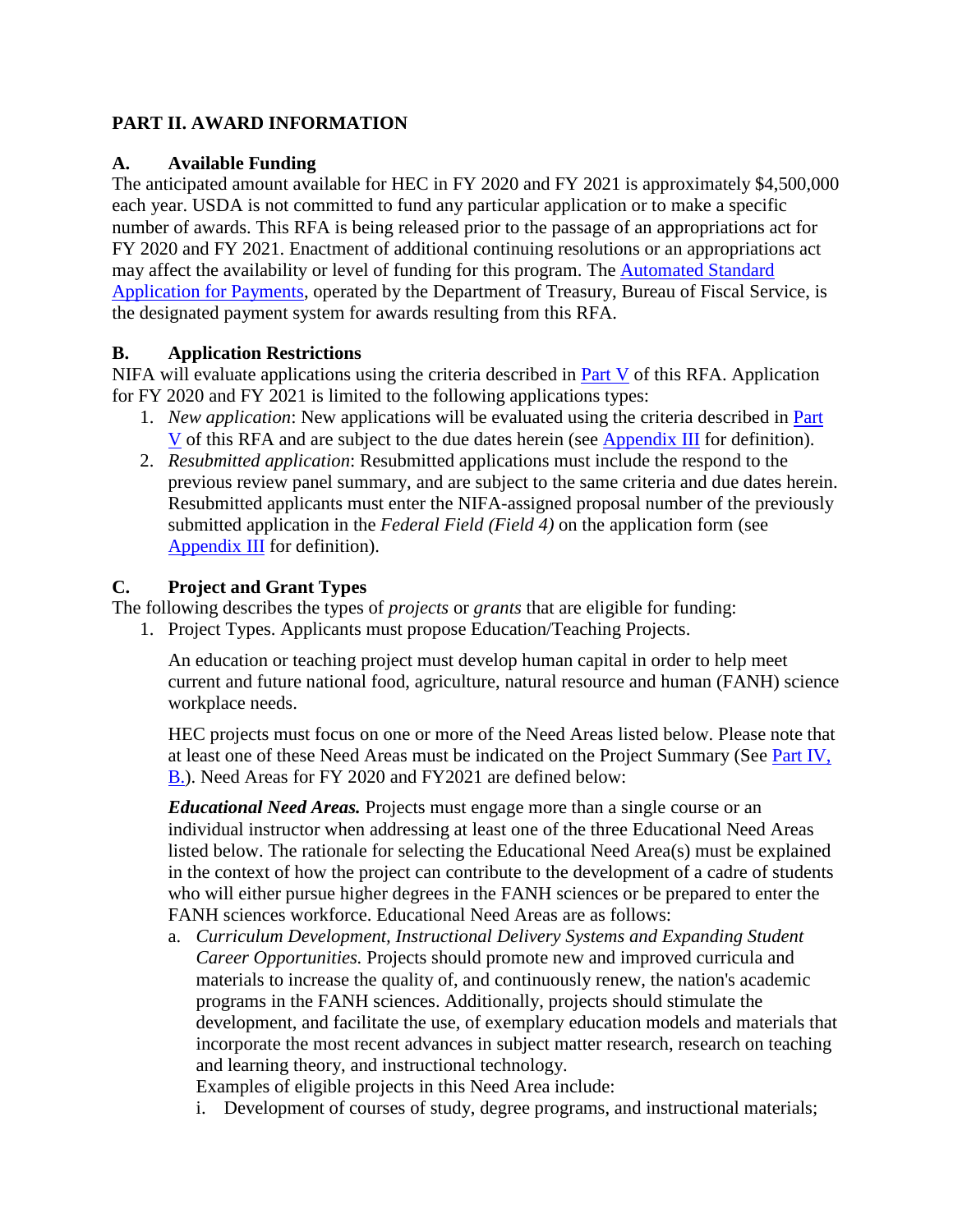- ii. Use of new approaches to the study of traditional subjects;
- iii. Introduction of new subjects, or new applications of knowledge, pertaining to the FANH sciences;
- iv. Hands-on learning experiences and methods to extend learning beyond the classroom and provide students with opportunities to solve complex problems in the context of real-world situations; or
- v. Opportunities for students to complete apprenticeships, internships, career mentoring experiences, or other participatory learning experiences.

Projects are to develop students' analytical, interpersonal, leadership, communications, problem-solving, computational, and decision-making skills and abilities. Projects that focus on integrated, multidisciplinary, learner-centered instruction should be considered. Furthermore, projects are expected to reach large audiences efficiently and effectively; reinforce recent research on how to motivate students to learn, retain, apply, and transfer knowledge, skills, and competencies; and integrate and synthesize knowledge from several disciplines.

b. *Faculty Preparation and Enhancement for Teaching.* Projects should advance faculty development in the areas of teaching competency, subject matter expertise, pedagogy, responsiveness to changes in student demographic composition and learning styles, and student recruitment and advising skills. Training of faculty must be relevant to the identified educational needs of students. Any individual recipient of federal funds must be an "eligible participant" as defined in the definitions section of this RFA  $(A$ ppendix  $III.$ ).

Examples of eligible projects in this Need Area include activities that enable teaching faculty to:

- i. Develop a self-sustaining model for faculty professional development that better prepares new faculty for teaching careers, or provides retraining for experienced faculty;
- ii. Gain experience with recent developments or innovative technology relevant to their teaching responsibilities;
- iii. Work with scientists or professionals in government, industry, or other colleges or universities to learn new applications in a field;
- iv. Expand competence with new methods of information delivery;
- v. Create assessments that document student learning outcomes or that identify conceptual areas or skills particularly challenging to students, followed by appropriate changes in instructional approaches to effectively address these issues; or
- vi. Increase utilization of teaching methods that address the special needs of nontraditional students or students from groups that are underrepresented in the FANH sciences workforce.
- c. *Facilitating Interaction with Other Academic Institutions.* This need area promotes linkages between baccalaureate degree-granting institutions to maximize the use of resources supporting outstanding education in the FANH sciences. Additionally, this need area supports linkages between baccalaureate degree-granting institutions, secondary, and/or 2-year postsecondary institutions to make instruction targeted at undergraduate students available to secondary students as advanced placement credit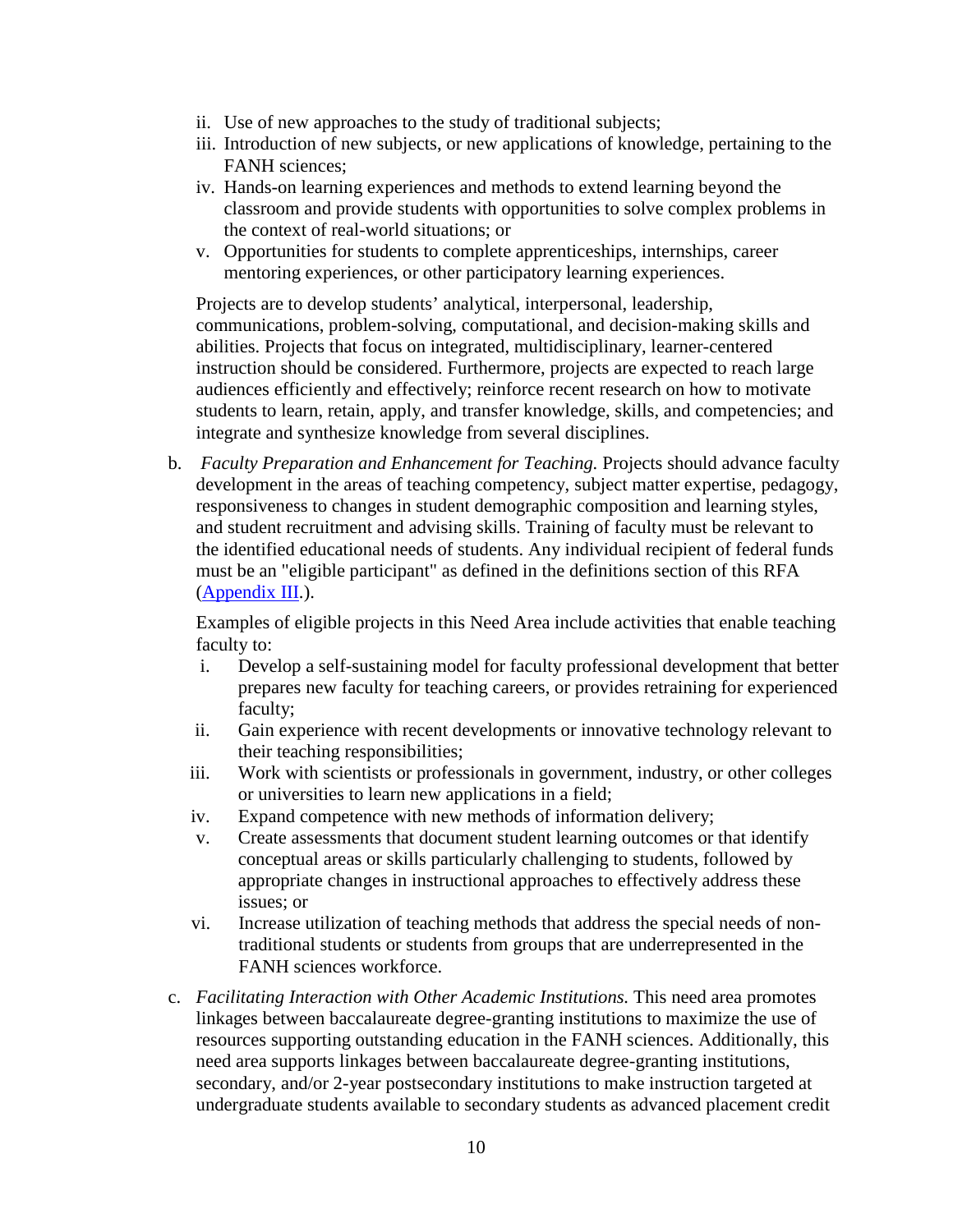or as transfer credit from associate-degree programs into baccalaureate-level programs. Faculty research sabbaticals at other academic institutions that will enhance teaching and advising are also supported.

Examples of eligible projects in this Need Area may include:

- i. Development and use of articulation agreements,  $2+2$  or  $2+2+2$  arrangements, advanced placement credit transfer, or the sharing of faculty and facilities; a project that focuses on developing and implementing comprehensive, multiinstitutional practices proven to recruit and retain K-14 level students with a focus on cultivating those students to pursue a 4-year FANH sciences degree.
- ii. A program to reduce duplication of similar educational resources across institutions and to increase instructional efficiencies. Examples may include multi-institutional or interstate approaches to curriculum development, faculty sharing, cross enrollments, joint degrees, regionalization of academic programs, regional and national workshops and symposia, and similar methodologies.
- 2. Grant Types. Applicants must select the appropriate grant type from below.

*Planning Activity.* Planning Activity Grants support meetings that bring together FANH educators to identify education/teaching needs, update information, or advance an area of education/teaching. Support for a limited number of meetings covering subject matter encompassed by this solicitation will be considered for partial or, if modest, total support. Individual planning activity grants must not exceed \$30,000 for up to two years and are not renewable. Indirect costs are not permitted on Planning Activity grant awards. Planning Activity Grants may be used to facilitate strategic planning session(s) required of faculty, industry, professional association, community leaders, or other necessary participants for the specific purpose of developing a formal plan leading to a subsequent submission of a Collaborative Grant as described herein. A Planning Activity grant application may not be submitted in the same year for which a Collaborative Grant application for the same project is also submitted.

*Standard Grant.* Standard Grants support targeted original education/teaching projects. An eligible, individual institution, independent branch campus, or branch institution of a State system may submit a grant application for project activities to be undertaken principally on behalf of its own students or faculty, and to be managed primarily by its own personnel. The applicant executes the project without the requirement of sharing grant funds with other project partners. Applicants may request up to \$150,000 (total, not per year) for a Standard Grant application.

*Collaborative Grants.* Collaborative Grants support projects with at least one additional partner or a multi-partner approach to enhance education/teaching programs. Collaborative Grants should build linkages to generate a critical mass of expertise, skill and technology to address education/teaching programs related to the FANH sciences. Grants can reduce duplication of efforts and/or build capacity and should be organized and led by a strong applicant with documented project management knowledge and skills to organize and carry out the initiative.

*Collaborative Grant Type 1 (CG1) (Applicant + One Partner).* Applicants may request up to \$300,000 (total, not per year) for a CG1 project. In this type of project, the applicant executes the project with assistance from one additional partner. The partners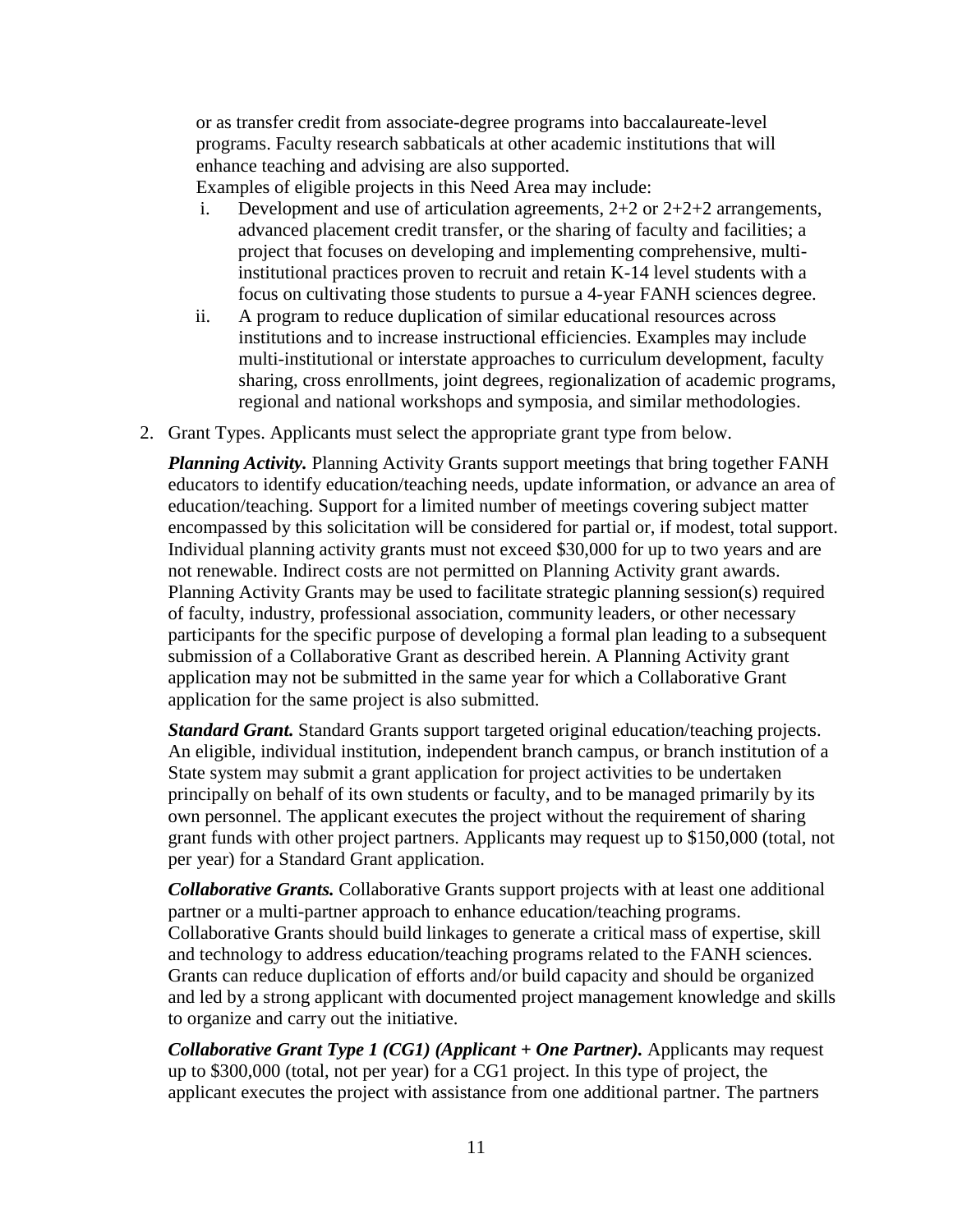must share grant funds. Specifically, the applicant institution will transfer at least onehalf of the awarded funds to the other institution participating in the project.

*Collaborative Grant Type 2 (CG2) (Applicant + Two or more Partners).* Applicants may request up to \$750,000 (total, not per year) for a CG2 project. The applicant executes the project with assistance from at least two additional partners. The additional partners must share grant funds. The applicant institution/organization submitting a CG2 proposal must retain at least 30 percent but not more than 70 percent of the awarded funds and no cooperating entity may receive less than 10 percent of awarded funds**.** A CG2 project differs from a CG1 in project scope and impact. CG2 projects must support a multipartner approach to solving a major state or regional challenge in FANH sciences education at the baccalaureate, masters or DVM level. CG2 projects are characterized by multiple partners (each providing a specific expertise) organized and led by a strong applicant with documented project management knowledge and skills to organize and carry out the initiative.

Reported impacts of CG2 projects must include (but are not limited to) the following:

- a. An assessment of significant progress toward addressing the national challenge of increasing the number and diversity of FANH sciences baccalaureate or higher degree graduates, while addressing the specific state or regional opportunity defined in the grant application;
- b. Documented enhanced retention rates of students in FANH majors exposed to CG2 Project activities;
- c. A comprehensive project evaluation, using the indicators and methods defined in this RFA, that informs the baccalaureate, masters or DVM FANH sciences community and others about the effectiveness of this CG2 Project through the dissemination of results via publications, blogs, conferences/meetings, etc.;
- d. A description of completed or ongoing activities supported by this CG2 Project accompanied with a description of those same activities that will be sustained once grant funds end; and
- e. A description of any related activities expected to occur as an outgrowth of this funded project.

## <span id="page-11-0"></span>**D. Ethical Conduct of Funded Projects**

In accordance with sections [2, 3, and 8 of 2 CFR Part 422,](https://ecfr.io/Title-02/pt2.1.422) institutions that conduct USDAfunded extramural research must foster an atmosphere conducive to research integrity, bear primary responsibility for prevention and detection of research misconduct, and maintain and effectively communicate and train their staff regarding policies and procedures. In the event an application to NIFA results in an award, the Authorized Representative (AR) assures, through acceptance of the award that the institution will comply with the above requirements. Award recipients must, upon request, make available to NIFA the policies, procedures, and documentation to support the conduct of the training. See Responsible and Ethical Conduct of [Research](https://nifa.usda.gov/responsible-and-ethical-conduct-research) for further information.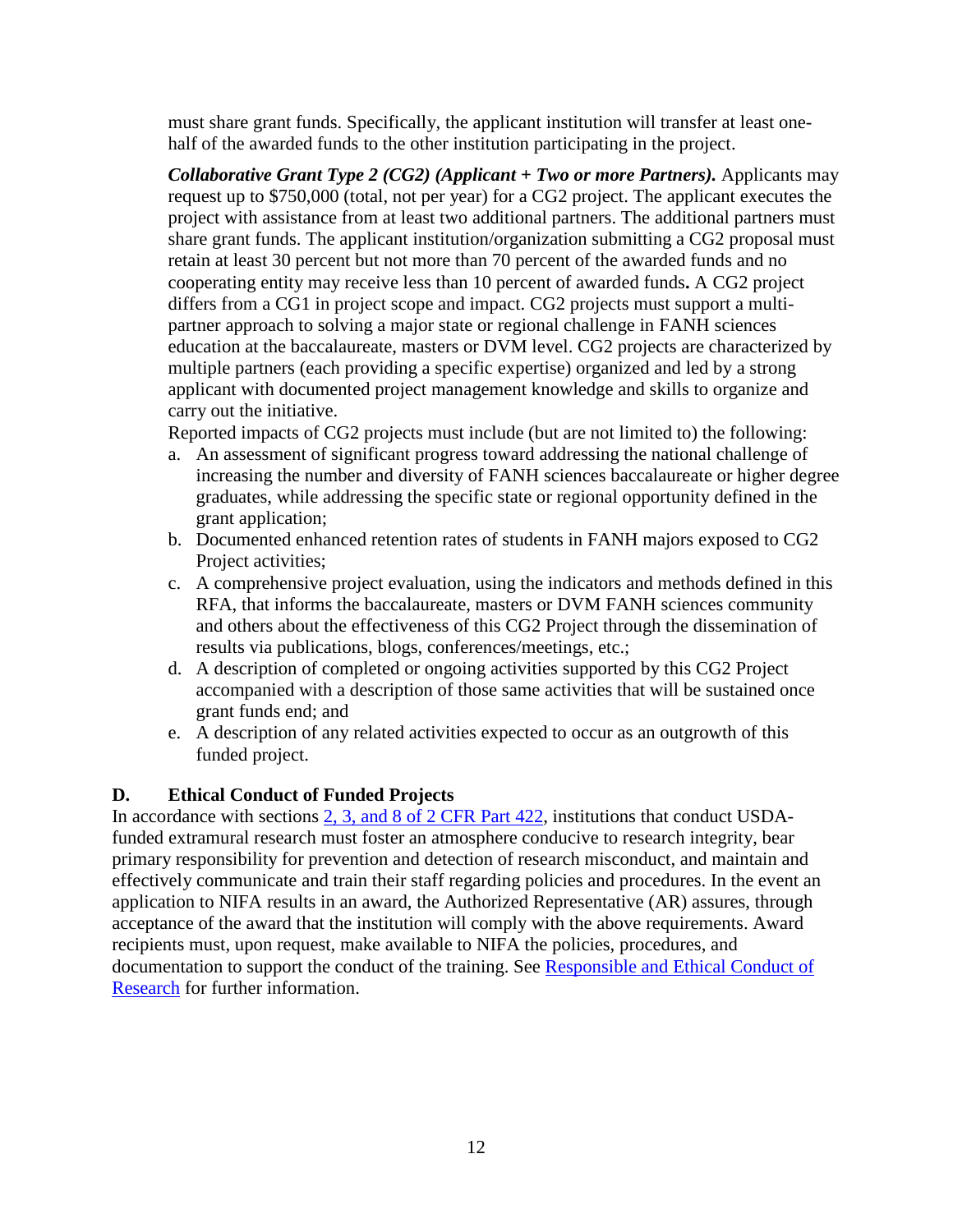## <span id="page-12-0"></span>**PART III. ELIGIBILITY INFORMATION**

## <span id="page-12-1"></span>**A. Eligibility Requirements**

Applicants for the HEC must meet all the requirements discussed in this RFA. Applications may be submitted by: (a) U.S. public or private nonprofit colleges and universities offering a baccalaureate or first professional degree in at least one discipline or area of the FANH sciences; (b) land-grant colleges and universities, (including land grant institutions in the Insular Areas); (c) colleges and universities having significant minority enrollments and a demonstrable capacity to carry out the teaching of food and agricultural sciences; and (d) other colleges and universities having a demonstrable capacity to carry out the teaching of food and agricultural sciences.

An applicant also must meet the definition of an Eligible Institution/Organization as stated in this RFA (see [Appendix III\)](#page-30-0). For the purposes of this program, the individual branches of a state university or other system of higher education that are separately accredited as degree-granting institutions are treated as separate institutions, and are therefore eligible for HEC awards. Separate branches or campuses of a college or university that are not individually accredited as degree-granting institutions are not treated as separate institutions. An institution eligible to receive an award under this program includes a research foundation maintained by an eligible college or university. Accreditation must be by an agency or association recognized by the Secretary of the U.S. Department of Education.

United States citizenship is not required of faculty that wish to serve as a PD, co-PD, or key personnel on a HEC grant. Any individual (eligible participant) receiving Federal funds (for developmental activities) must be a citizen or national of the United States, as defined in this RFA (see [Appendix III\)](#page-30-0). Failure to meet an eligibility criterion by the time of application deadline may result in the application being excluded from consideration or, even though an application may be reviewed, will preclude NIFA from making an award.

The following applies to CG1 and CG2 applicants only: The applicant institution must meet the definition of "eligible institution" as specified in §3405.2(i); the other institutions participating in a CG1 and CG2 project proposals are not required to meet the definition of "eligible institution" as specified in §3405.2(i), nor required to meet the definition of "college" or "university" as specified in §3405.2(f).

Award recipients may subcontract to organizations not eligible to apply, provided such organizations are necessary for the conduct of the project. Failure to meet the eligibility criteria by the application deadline may result in exclusion from consideration or, preclude NIFA from making an award. For those new to Federal financial assistance, NIFA's [Grants Overview](https://nifa.usda.gov/resource/grants-overview) provides highly recommended information about grants and other resources to help understand the Federal awards process.

*Duplicate or Multiple Submissions* – duplicate or multiple submissions is not allowed. NIFA will disqualify both applications if an applicant submits duplicate or multiple submissions. For those new to Federal financial assistance, NIFA's [Grants Overview](https://nifa.usda.gov/resource/grants-overview) provides highly recommended information about grants and other resources to help understand the Federal awards process.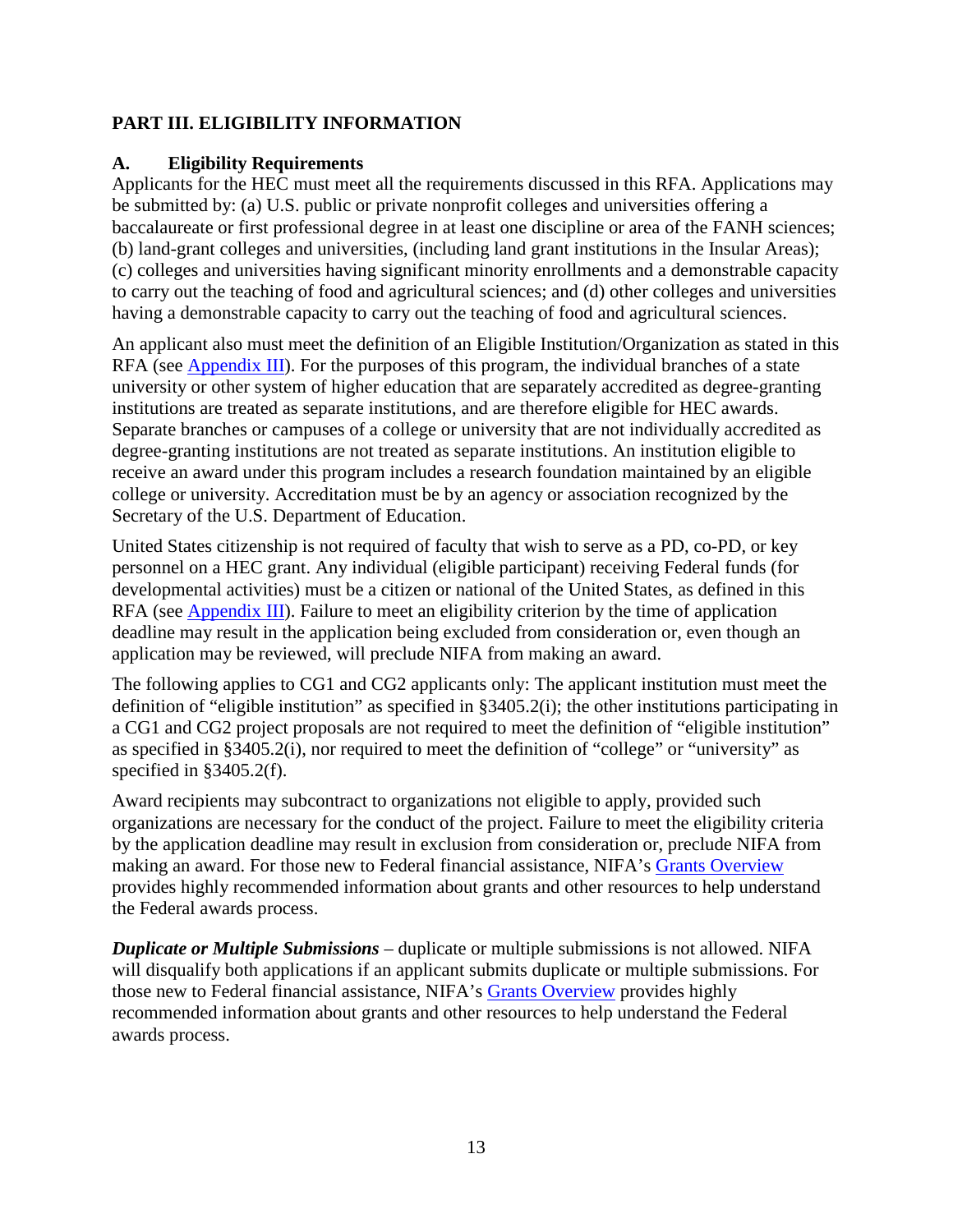## <span id="page-13-0"></span>**B. Cost Sharing or Matching**

*No Match Required* - The HEC has *NO* matching requirement. NIFA will not factor matching resources into the review process as an evaluation criterion.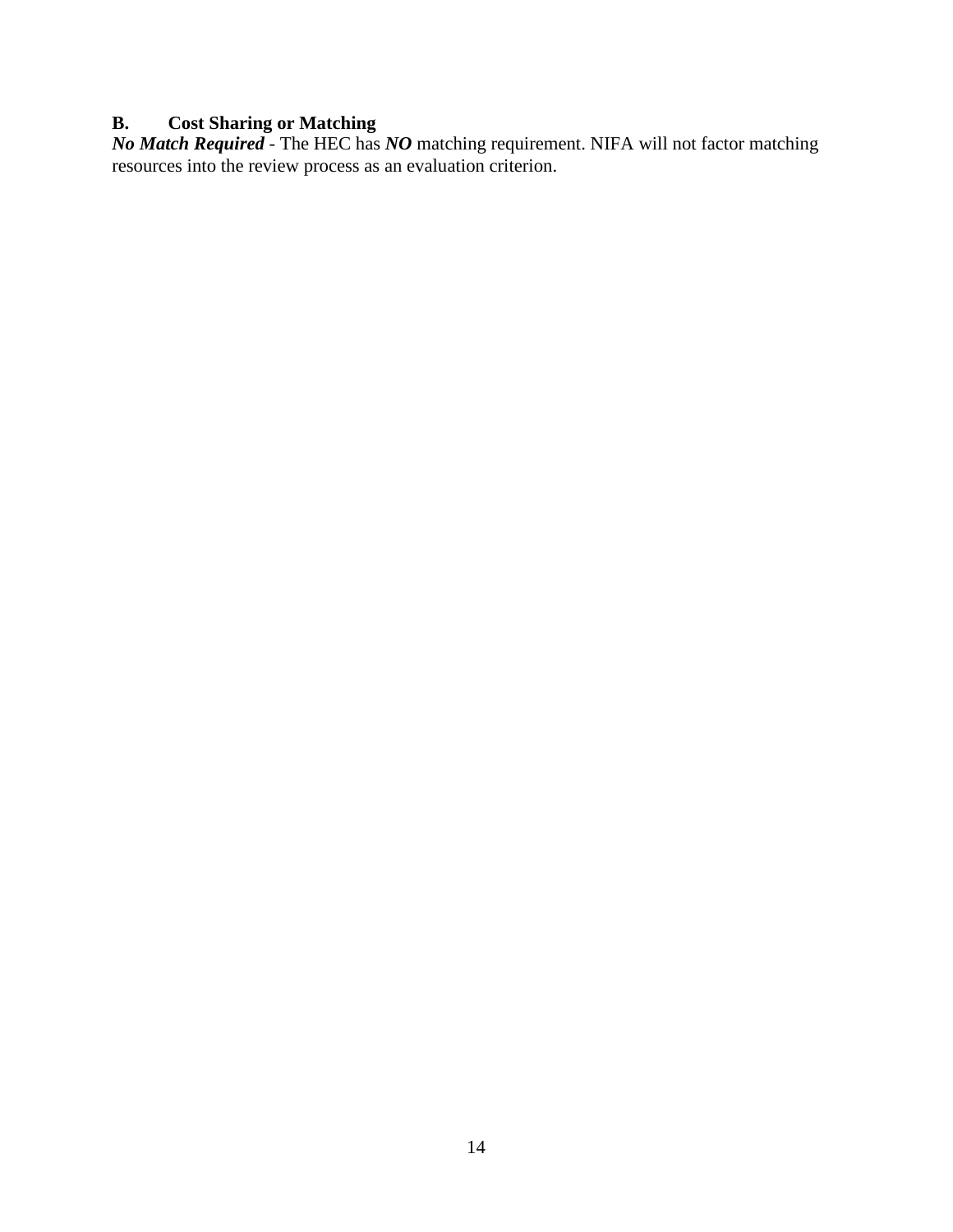# <span id="page-14-0"></span>**PART IV. APPLICATION AND SUBMISSION**

# <span id="page-14-1"></span>**A. Method of Application**

Applicants must apply to this RFA electronically; no other method or response is accepted. The electronic application for this RFA and additional resources are available on [Grants.gov](https://www.grants.gov/) and [Grants 101.](https://www.grants.gov/web/grants/learn-grants/grants-101/pre-award-phase.html/) **Table 3** provides instructions on how to obtain an electronic application. **Part II § 1** of the [NIFA Grants.gov Application Guide](https://apply07.grants.gov/apply/opportunities/instructions/PKG00249520-instructions.pdf) (Application Guide) contains detailed information regarding the [Grants.gov](https://www.grants.gov/) registration process.

<span id="page-14-3"></span>

|  |  | Table 3. Steps to Obtain Application Materials |  |
|--|--|------------------------------------------------|--|
|--|--|------------------------------------------------|--|

| <b>Steps</b>             | <b>Action</b>                                                                                                                           |
|--------------------------|-----------------------------------------------------------------------------------------------------------------------------------------|
| Step One: Register       | <i>New Users</i> to <b>Grants</b> gov must register early with <b>Grants</b> gov prior to<br>submitting an application (Register Here). |
| Step Two:                | Download and Install Adobe Reader (see Adobe Software Compatibility                                                                     |
| Download Adobe           | for basic system requirements)                                                                                                          |
| Step Three: Find         | Using this funding opportunity number USDA-NIFA-CGP-006950,                                                                             |
| Application              | search for application here: Opportunity Package.                                                                                       |
| <b>Step Four: Assess</b> | Contact an AR prior to starting an application to assess the                                                                            |
| Readiness                | organization's readiness to submit an electronic application.                                                                           |

# <span id="page-14-4"></span>Table 4: Help and Resources

| <b>Grants.gov Support</b>                                                                                                                                                                                                                                                                           | <b>NIFA Support</b>                                                                                                                                               |
|-----------------------------------------------------------------------------------------------------------------------------------------------------------------------------------------------------------------------------------------------------------------------------------------------------|-------------------------------------------------------------------------------------------------------------------------------------------------------------------|
| <b>Grants.gov Online Support</b><br>Telephone support: 800-518-4726<br>Toll-Free or 606-545-5035<br>Email support: support@grants.gov<br>Self-service customer based support:<br>Grants.gov iPortal<br>Key Information: Customer service<br>business Hours 24/7, except federal<br><i>holidays.</i> | Email: electronic@nifa.usda.gov<br>Phone: 202-401-5048<br>Key Information: Business hours: Monday<br>thru Friday, $7a.m. - 5p.m. ET$ , except<br>federal holidays |

# <span id="page-14-2"></span>**B. Content and Form of the Application**

The [Application Guide](https://apply07.grants.gov/apply/opportunities/instructions/PKG00249520-instructions.pdf) is part of the corresponding application package for this RFA. The RFA overrides the [Application Guide](https://apply07.grants.gov/apply/opportunities/instructions/PKG00249520-instructions.pdf) if there is a discrepancy between the two documents. NIFA will accept subsequent submissions to an application until the application deadline. However, applicants that do not meet the application requirements, to include partial applications, risk being excluded from NIFA's review. NIFA will assign a proposal number to all applications that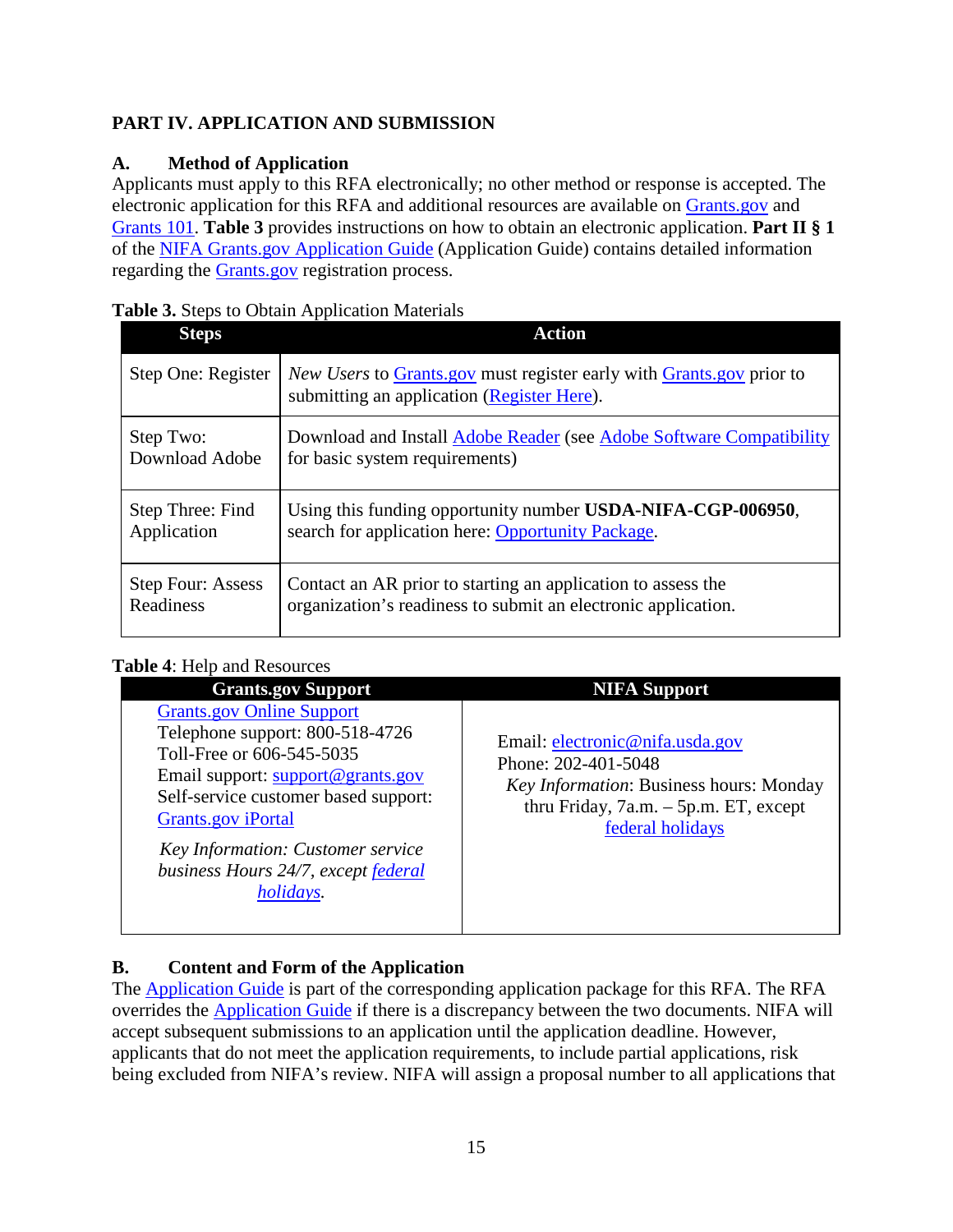meet the requirements of this RFA. Applicants must refer to the proposal number when corresponding with NIFA. **Table 5** outlines other key instructions for applicants.

| <b>Instruction</b>                                                                                                                                | <b>References</b><br>(All references are to the<br><b>Application Guide</b> ) |
|---------------------------------------------------------------------------------------------------------------------------------------------------|-------------------------------------------------------------------------------|
| Attachments must be in a portable document format<br>(PDF) format.                                                                                | Part III § 3                                                                  |
| Check the manifest of submitted files to verify<br>attachments are in the correct format.                                                         | Part III $\S$ 6.1                                                             |
| Conduct an administrative review of the application<br>before submission.                                                                         | Part VII and                                                                  |
| Follow the submission instructions.                                                                                                               | Part IV $\S 1.5$                                                              |
| Provide an accurate email address, where designated, on<br>the $SF-424$ R&R.                                                                      | Part IV $\S 1.5$                                                              |
| Contact the <b>Grants</b> gov helpdesk for technical support,<br>and keep a record of the correspondence.                                         |                                                                               |
| Contact NIFA if applicant does not received<br>correspondence from NIFA regarding an application<br>within $30$ days of the application deadline. |                                                                               |

## <span id="page-15-0"></span>**Table 5**: Key Application Instructions

*SF 424 R&R Cover Sheet*. See **Part V § 2** and **Part V § 2.17**of the [Application Guide](https://apply07.grants.gov/apply/opportunities/instructions/PKG00249520-instructions.pdf) for the required certifications and assurances.

## *SF 424 R&R Project/Performance Site Location(s)*. See **Part V § 3** of the [Application Guide.](https://apply07.grants.gov/apply/opportunities/instructions/PKG00249520-instructions.pdf)

## *R&R Other Project Information Form*. See **Part V § 4** of the [Application Guide.](https://apply07.grants.gov/apply/opportunities/instructions/PKG00249520-instructions.pdf)

- 1. Field 7. Project Summary (PS)/Abstract. The PS is limited to one page and 250 words. A PS that exceeds this page requirement will not be accepted for review. The PS must show how the project goals align with the project goals of the HEC. See **Part V § 4.7** of the [Application Guide](https://apply07.grants.gov/apply/opportunities/instructions/PKG00249520-instructions.pdf) for instructions and suggested templates.
- 2. Field 8. Project Narrative (PN). The PN must not exceed 20 *1.5 spaced* pages of written text and up to 5 *1.5 spaced* additional pages for figures and tables (the font size for tables should be no smaller than 11 points, Times New Roman). Figures and tables may come after the 20 pages of text, or be intertwined with the text (but they must not exceed 5 pages). The page limits outlined here ensure fair and equitable competition. Appendices to the PN are allowed if they are directly germane to the proposed project. Do not add appendices to circumvent the page limit. The PN must include all of the following:
	- a. Response to Previous Review; This requirement only applies to resubmitted applications as described in Part  $II$ ,  $B$ . The Project Narrative attachment is to include two components: 1) a one-page response to the previous review (containing the previous proposal number in the first line) titled "Response to Previous Review" as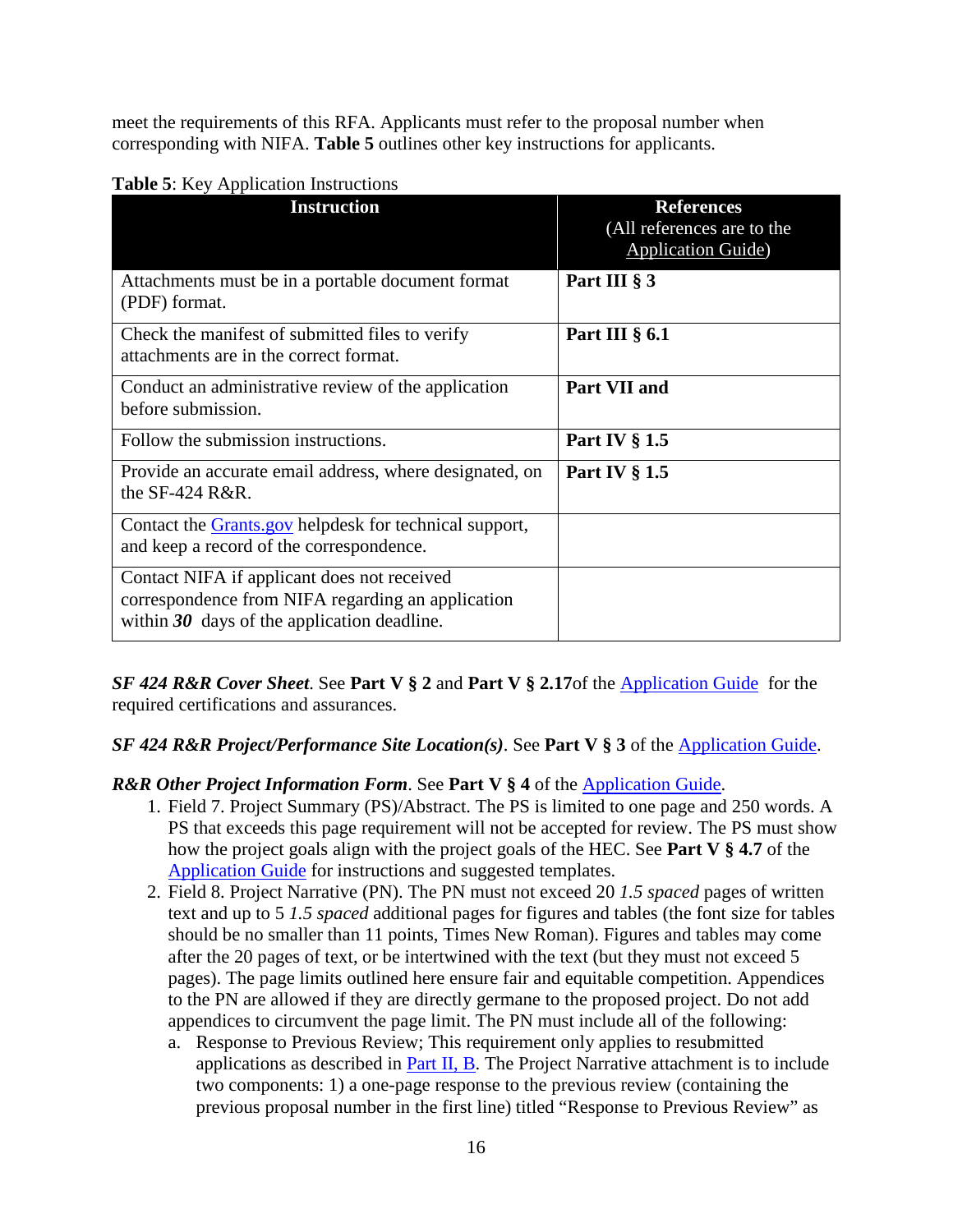the first page of the attachment and 2) the 25-page Project Narrative, as required (see [Part IV, B.](#page-14-2) above). The one-page "Response to Previous Review" does not count against the 25-page limit of the Project Narrative. In resubmitted applications, the response to previous review should come before the narrative cover page (which is discussed below).

The narrative cover page (first page of the Project Narrative) must include the information below, and will not count towards the page limit of the Project Narrative.

- 1. Project Title;
- 2. Project Director (and any) Co-Project Director(s) (include institutional affiliation for each)
- 3. Educational Need Area: [\(Part II, C..](#page-8-3));
- 4. Projected number of students or faculty to be served by the project during the project period (i.e., using a new curriculum, instructional delivery system, student career opportunity; benefitting from a partnership between institutions; etc.)
- 5. Primary Discipline Code/Academic Discipline: (Select one from the list below);
- 6. Grant Type: Planning Activity, Standard, CG1, or CG2. (See 'Definitions', [Appendix III\)](#page-30-0);
- 7. Total Funds Requested: (List total Federal funds requested for this application. If this project is a CG1 Or CG2 Project Proposal, also list each partner's total funds requested next to the institution/organization's name); and
- 8. Partners: If CG1 or CG2 Project Proposal, list all partner institutions/organizations that will share grant funding

<span id="page-16-0"></span>**Table 6:** Academic Codes and Disciplines

| $\mathbf A$ | <b>Animal Sciences</b>                                                                                |
|-------------|-------------------------------------------------------------------------------------------------------|
| B           | Related Biological Sciences (includes General/Basic Biotechnology, Biochemistry, and<br>Microbiology) |
| $\mathbf C$ | <b>Conservation and Renewable Natural Resources (includes Forestry)</b>                               |
| D           | Soil Sciences                                                                                         |
| E           | Agricultural/Biological Engineering                                                                   |
| $\mathbf F$ | Food Science/Technology and Manufacturing                                                             |
| G           | General Food, agricultural and human sciences (includes multidisciplinary projects)                   |
| H           | Human Sciences/Family and Consumer Sciences (excludes Human Nutrition)                                |
| I           | International Education/Research (enhancement of U.S. programs)                                       |
| ${\bf J}$   | Entomology – Animal                                                                                   |
| L           | <b>Environmental Sciences/Management</b>                                                              |
| M           | Agribusiness (includes Management, Marketing, and Agricultural Economics)                             |
| $\mathbf N$ | <b>Human Nutrition</b>                                                                                |
| $\mathbf 0$ | Other (Describe only if not listed above)                                                             |
| ${\bf P}$   | <b>Plant Sciences and Horticulture</b>                                                                |
| Q           | Aquaculture                                                                                           |
| S           | Agricultural Social Sciences (includes Agricultural Education, Agricultural                           |
|             | Communications, and Rural Sociology)                                                                  |
| T           | Entomology – Plant                                                                                    |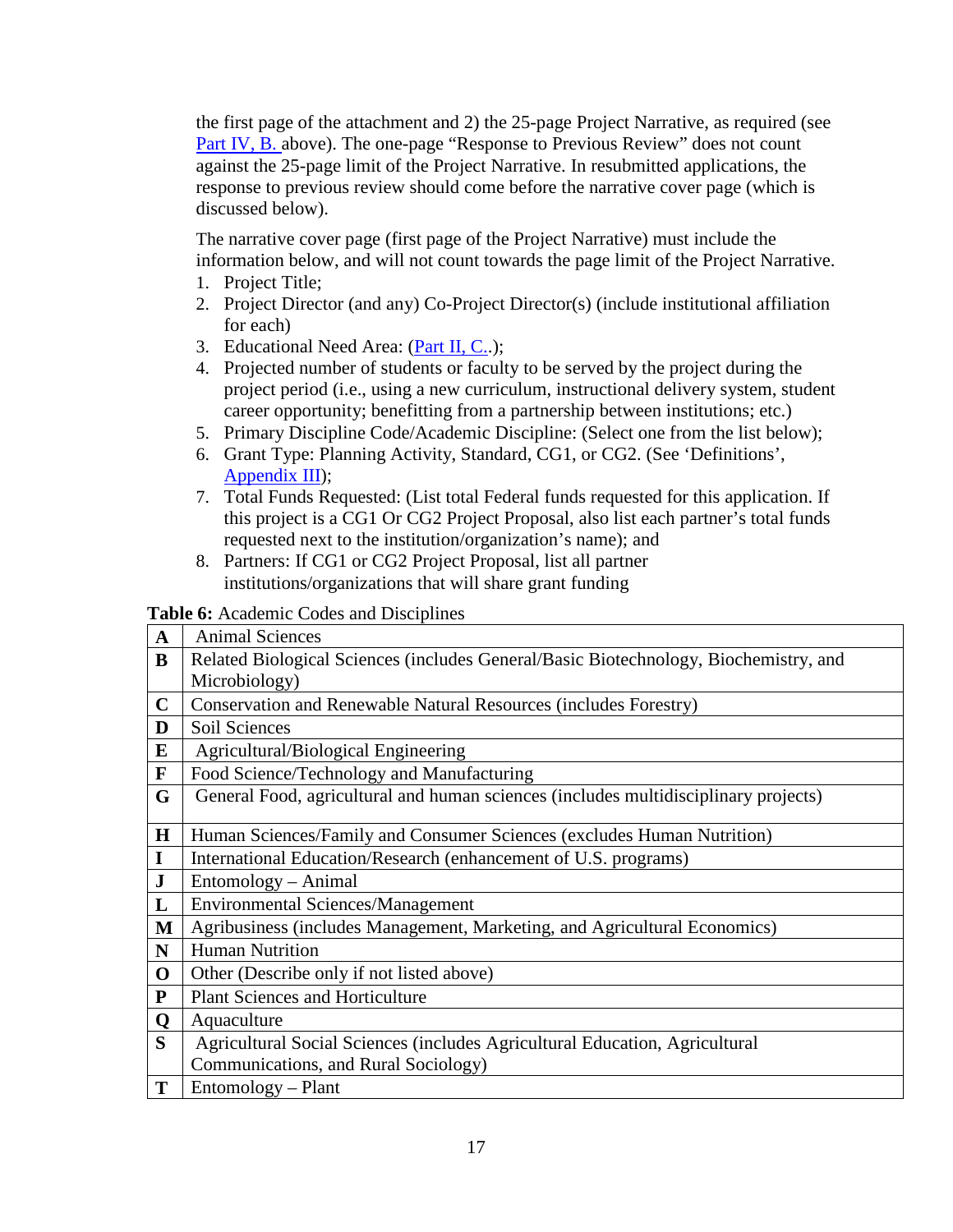|          | <b>Animal Sciences</b>                   |
|----------|------------------------------------------|
|          | Veterinary Medicine/Science              |
| <b>W</b> | <b>Water Science</b>                     |
|          | Data Science and Artificial Intelligence |

Prepare the application using a standard size  $(8 \frac{1}{2}$ " x  $11$ ") page, one-inch margins, no type smaller than 12 point font, and 1.5 line spacing. Use an easily readable font face (e.g., Arial, Times New Roman). Information may not be appended to an application to circumvent page limitations prescribed for the Project Narrative.

In new applications, the narrative cover page should come before the table of contents. In resubmitted applications, please use this order: 1) response to previous review, 2) narrative cover page, 3) table of contents.

The Project Narrative must include all of the following:

- *1. Potential for Advancing the Quality of Education; Significance of the Problem*
	- a. *Identification of Educational Problem and Project Impact.* Briefly state: (1) the specific instructional problem/challenge (or opportunity) to be addressed; (2) the anticipated project audience; and (3) the project's target objectives (what change in education is proposed?) and its anticipated, overall impact on improving the quality of FANH sciences education.
	- b. *Project Justification.* Summarize the body of knowledge justifying the need for the proposed project. Discuss how the project's Educational Need Area [\(Part II, C.\)](#page-8-2) will be of value at the state, regional, national, or international level(s). Where applicable, explain how it will improve the FANH science capabilities of students. Describe any previously funded projects that are ongoing or recently completed that are related to the proposed project.
	- c. *Institutional long-range Goals.* Explain how the project will help satisfy the institution/organization's high-priority objectives, or how the project is linked to and supported by the institution/organization's strategic plan.
	- d. *Innovation.* Describe the proposal's creative approach to improving the quality of FANH sciences education, solving an educational problem, or promoting programs that advance equal opportunity for all students. Support your choice, with actual experiences or literature.
	- e. *Multidisciplinary and/or Problem-based Focus.* Indicate how the project is relevant to multiple disciplines in FANH sciences education and how the project will enhance students' understanding of complex agricultural systems. Also, discuss whether the project may be adapted by, or serve as a model for other institutions.

## *2. Proposed Approach and Cooperative Linkages*

- a. *Plan of Operation and Methodology.* Describe procedures for accomplishing the objectives of the project. Describe plans for management of the project to ensure its proper and efficient administration. Describe the way in which resources and personnel will be used to conduct the project.
- b. *Timetable.* Identify all important project milestones (performance targets that indicate when project goals will be met) and dates as they relate to project start-up, execution, evaluation, dissemination, and closeout.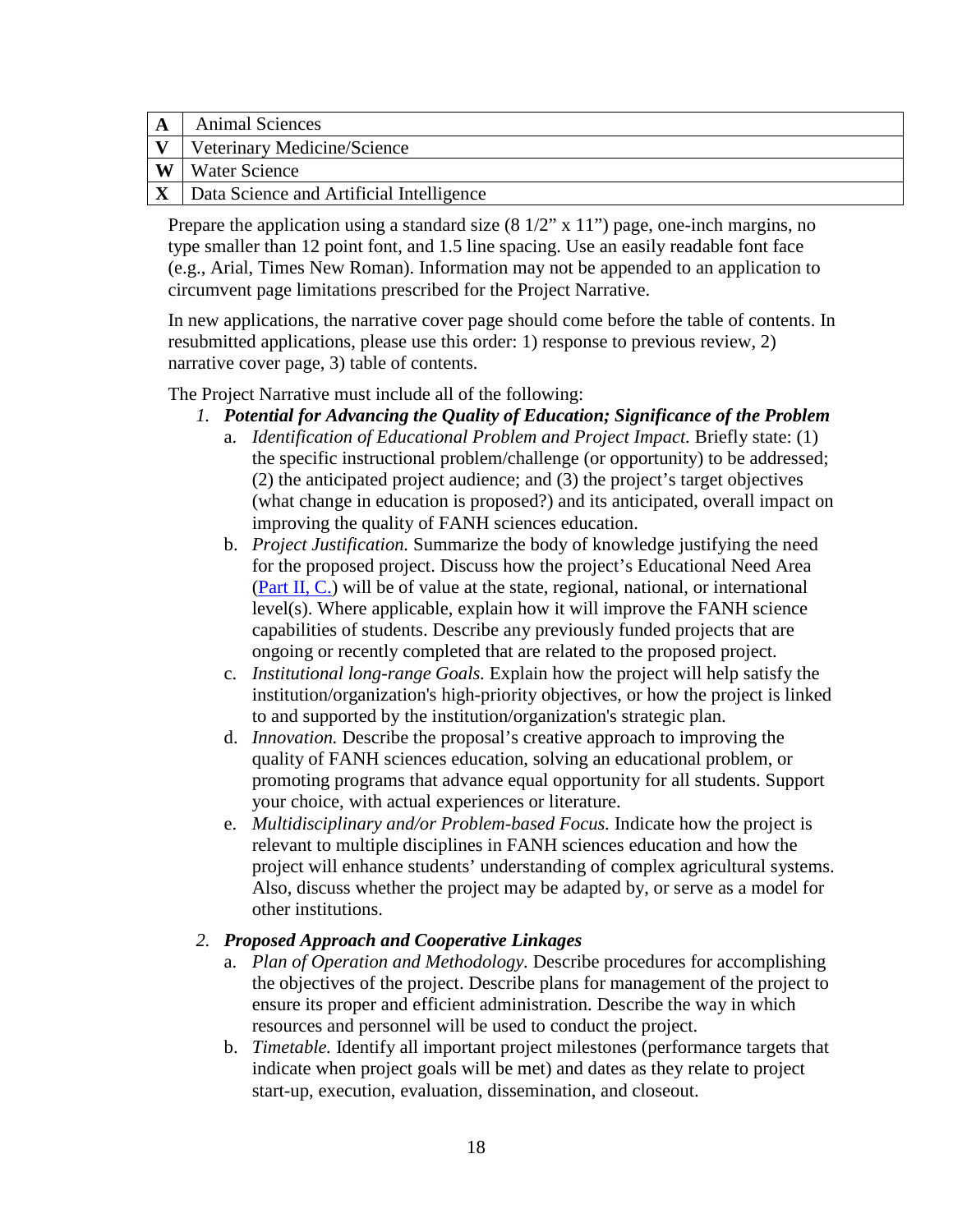- c. *Evaluation Plans.* State the methodologies to be used in assessing the accomplishment of stated products, results, and measurable impacts from the project. Discuss the strategies and metrics for evaluating progress toward meeting the two HEC goals from [Part I, B.](#page-5-2) Describe any data to be collected and analyzed. Demonstrate how the project will improve education. This section must clearly indicate how you plan to measure impacts. This is optional for Planning Activity grant applications. The following guidance will assist you with developing your evaluation plan:
	- i. The evaluation may also include assessment of other outcomes, particularly if the project aims to change organizational structures, create costefficiencies, or achieve other ends. Explain the data gathering procedures that will be used to monitor and assess progress toward intended project goals. When describing the measurement instruments you plan to use (surveys, interviews, focus groups, assessments of e-portfolios or capstone projects, measures of class performance, scores on standardized tests, costbenefit analyses, etc.), be sure to mention why they are appropriate to gauging success.
	- ii. The evaluation plan section should make a convincing case to reviewers that at the conclusion of the grant, the grantee could report the extent to which learning and engagement outcomes, professional development goals, and/or organizational outcomes have been achieved. Reviewers will be looking for evidence that the applicant thought about how to measure both successes and failures and what adjustments could be made to enhance program outcomes in the future. Collection of this evidence is critical to achieving HEC's goal of making data about educational improvements and innovation available to the education community.
- iii. The project budget should contain funding to either hire an outside project evaluator, or to present convincing evidence that an appropriate evaluator is already on staff and available to provide assistance with assessment and evaluation throughout the life of the project. As a guide, up to 10 percent of grant funds may be used to support this purpose. Be mindful if you chose this option to avoid conflicts of interest.
- a. *Dissemination Plans.* The application must document how project accomplishments (products, results and impacts, etc.) will be published or otherwise disseminated to the broadest extent throughout the academic community. This may include educational journals or other professional discipline publications, and presentations at regional or national conferences and workshops, including the HEC Project Directors' Meeting. Discuss the institution/organization's commitment to disseminate project results and products and the potential for institutionalization. Identify target audiences and explain methods of communication. This is optional for Planning Activity grant applications.
- b. *Partnerships and Collaborative Efforts.* Explain how the project will maximize partnership and collaborative efforts to strengthen FANH sciences education (e.g., involvement of faculty in related disciplines at the same institution, CG1 or CG2 projects with other educational institution/organizations, or cooperative activities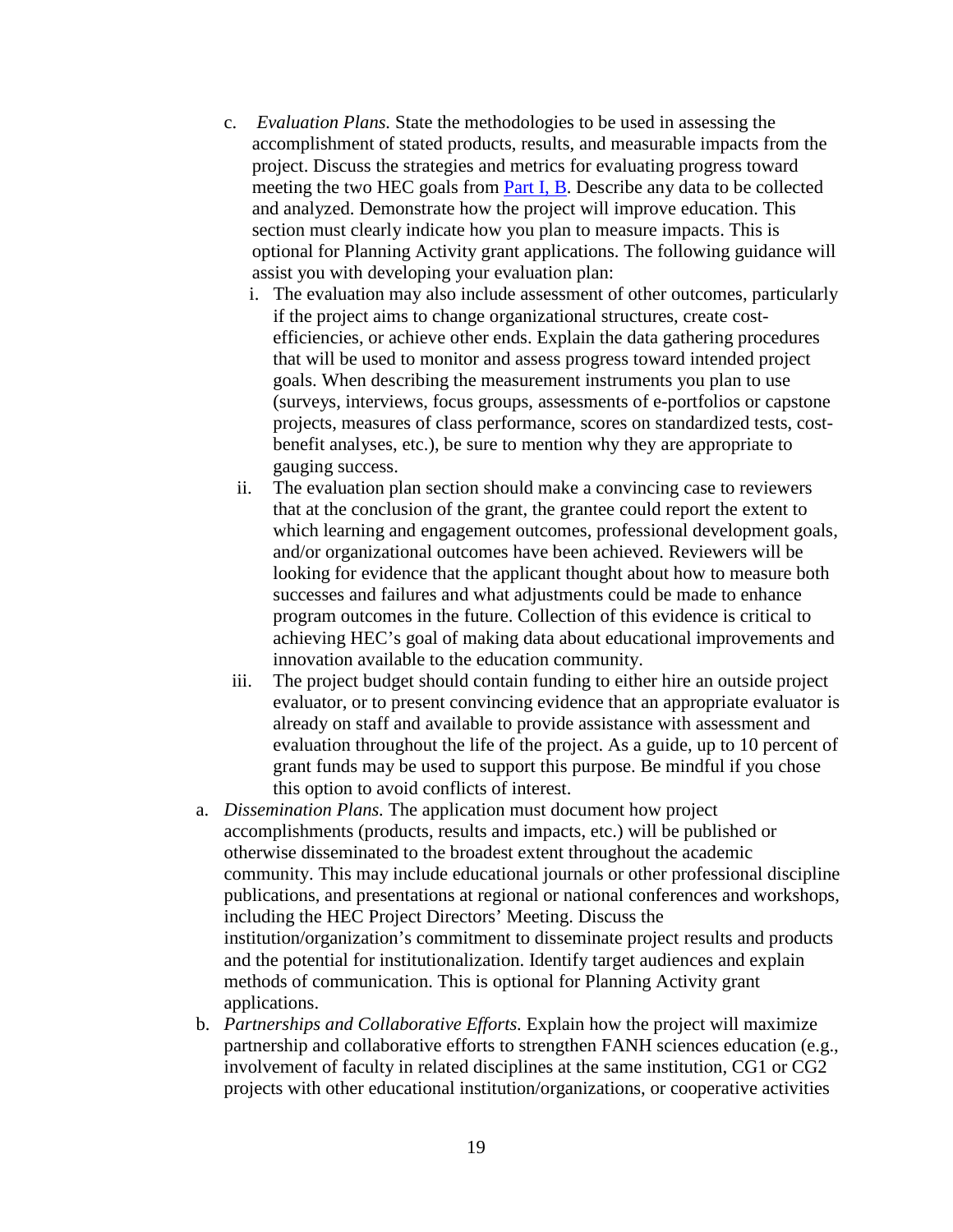with business or industry). Provide evidence, via letters from the parties involved in the partnership or collaborative arrangement.

c. *Potential Pitfalls, Limitations, and Alternatives (if applicable).* Identify and explain any potential challenges that might impede progress during the duration of the project. Additionally, describe any potential strategies or alternatives that might be implemented to address such challenges. This section is optional for all applications and therefore, it will not count against the applicant during the evaluation process.

#### *3. Institutional Capability and Capacity Building*

- a. *Institutional/organizational Commitment and Capability.* Demonstrate that the program administration is committed to this project and has the capability to ensure its completion.
- b. Institutional/organizational Resources. Document the necessary institutional/organizational resources (administrative, facilities, equipment, and/or materials), and other appropriate resources, that will be made available to the project. Demonstrate how these resources, when combined with the support requested from USDA, will be adequate to carry out the activities of the project.
- c. *Academic Enhancement.* Document how this project will improve and strengthen teaching at the institution (including any partner institutions/organizations). Include how any project performance target(s) identified above (2.b., Timetable) will be incorporated into academic instruction at the institution. Discuss how the benefits to be derived from the project will transcend the applicant institution/organization or the grant period.
- d. *Continuation Plans.* Discuss the likelihood of, or specific plans for, continuation or expansion of the project beyond the period of USDA support. Describe how the institutions/organization's long-range budget or academic plan provides for the realistic continuation or expansion of the initiative undertaken by this project after the grant period ends. Explain the plans for eventual self-support built into the project, and the plans to institutionalize the program if it is successful. Describe any indications of other continuing nonfederal support. Provide details of the expected outcomes, and the targeted audience that would benefit from the continuation of this project.

#### **This is optional for Planning Activity grant applications.**

4. *Key Personnel.* Discuss the adequacy and specific attributes and project responsibilities of each key person associated with the project. Also include the background and qualifications of those personnel who will be responsible for assessing project results and administering the project evaluation and reporting process.

#### *5. Budget and Cost-effectiveness*

a. *Budget.* In addition to the separate, required budget forms and budget justification, discuss how the budget specifically supports the proposed project activities. Explain how such budget items as professional or technical staff time and salary, travel, equipment, etc., are necessary and reasonable to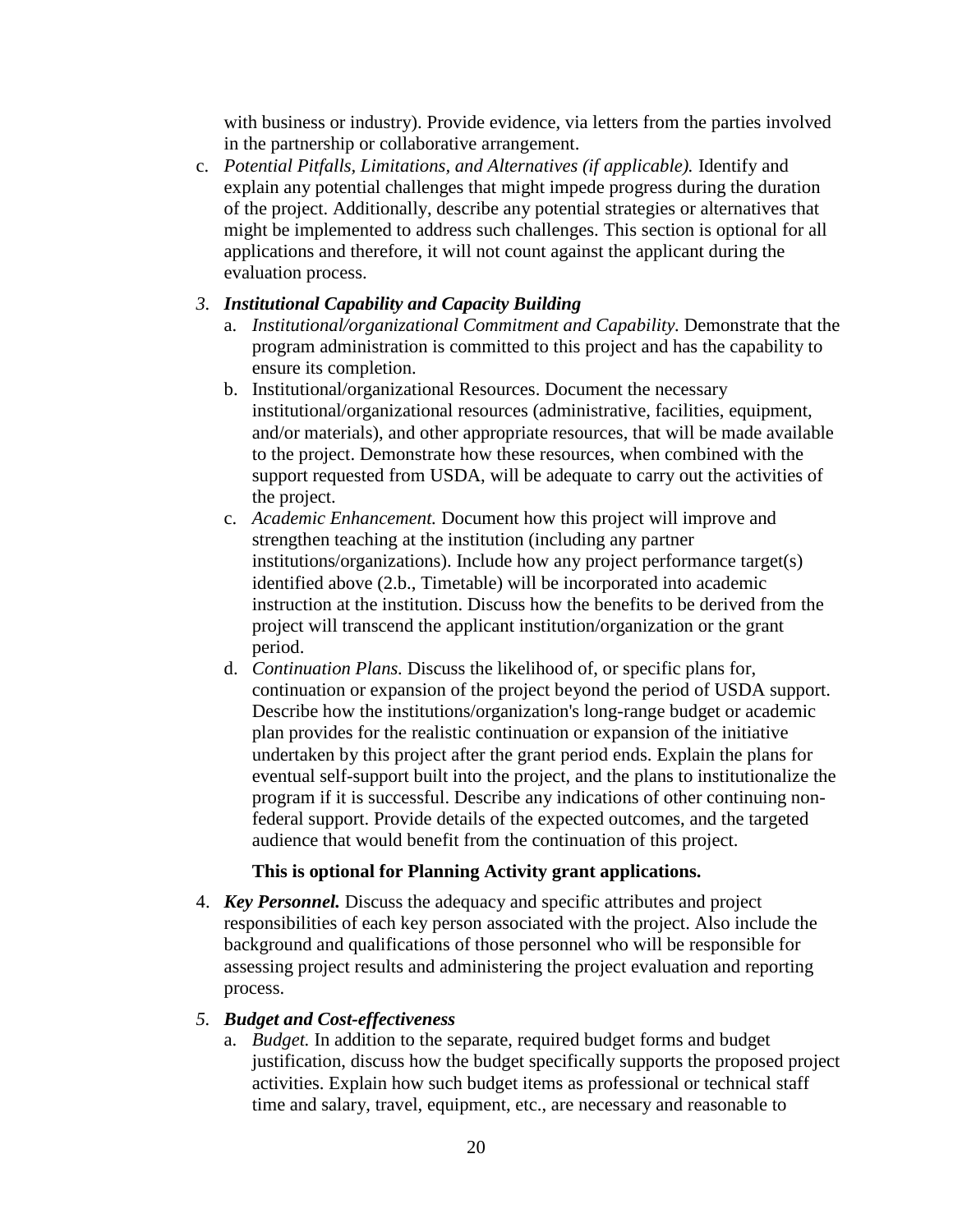achieve project objectives. Justify that all funds requested from USDA are allocated adequately between the applicant and any collaborating institution/organization(s), and will be appropriate to carry out the activities of the project. If the application addresses more than one Educational Need Area (see [Part II, C.\)](#page-8-3), you must include estimates of the proportion of the funds requested from USDA that will support each respective area.

- b. *Cost-effectiveness.* Justify the project's cost-effectiveness. Show how the project maximizes the use of limited resources, optimizes educational value for the dollar, achieves economies of scale, or leverages additional funds. For example, discuss how the project has the potential to generate a critical mass of expertise and activity focused on a need area.
- 3. Field 12, Add Other Attachments. See **Part V § 4.12** of the [Application Guide.](https://apply07.grants.gov/apply/opportunities/instructions/PKG00249520-instructions.pdf) *Appendices to Project Narrative – PDF Attachment.* Title the attachment as "Appendices" in the document header and save file as "Appendices." Appendices to the Project Narrative are allowed if they are directly germane to the proposed project. The addition of appendices may not be used to circumvent the text and/or figures and tables page limitations.

*Collaborative Arrangements – PDF Attachment***.** Title the attachment as "Collaborative Arrangements" in the document header and save file as "Collaborative Arrangement". If it is necessary to enter into formal consulting or collaborative arrangements with others, such arrangements should be fully explained and justified. If the consultant(s) or collaborator(s) are known at the time of the application, a vitae or resume should be provided. In addition, evidence (e.g., letter of support signed by the AR of the consultant/collaborating organization) should be provided that the collaborators involved have agreed to render these services. The applicant also will be required to provide additional information on consultants and collaborators in the budget portion of the application.

*Expected Outcomes – PDF Attachment.* Title the attachment "Expected Outcomes" in the document header and name the file to be saved as "ExpectedOutcomes." Please use a format, similar to what is provided below, to submit expected outcomes and attach it as the last page of the application. This is optional for Planning Activity grant applications.

| Total expected impact during entire grant<br>period                                                                                                                                                             | <b>Expected</b><br><b>Number</b> | <b>Justification for</b><br><b>Expected Numbers</b> |
|-----------------------------------------------------------------------------------------------------------------------------------------------------------------------------------------------------------------|----------------------------------|-----------------------------------------------------|
| Number of products to be developed through grant<br>funds during the grant period (i.e., curricula,<br>academic programs, recruitment/retention<br>programs, materials, experiential learning<br>opportunities) |                                  |                                                     |
| Number of faculty supported by this grant for<br>professional development during the grant<br>period: participation in sabbaticals, workshops,<br>conferences, etc.                                             |                                  |                                                     |

<span id="page-20-0"></span>**Table 7:** Expected Outcomes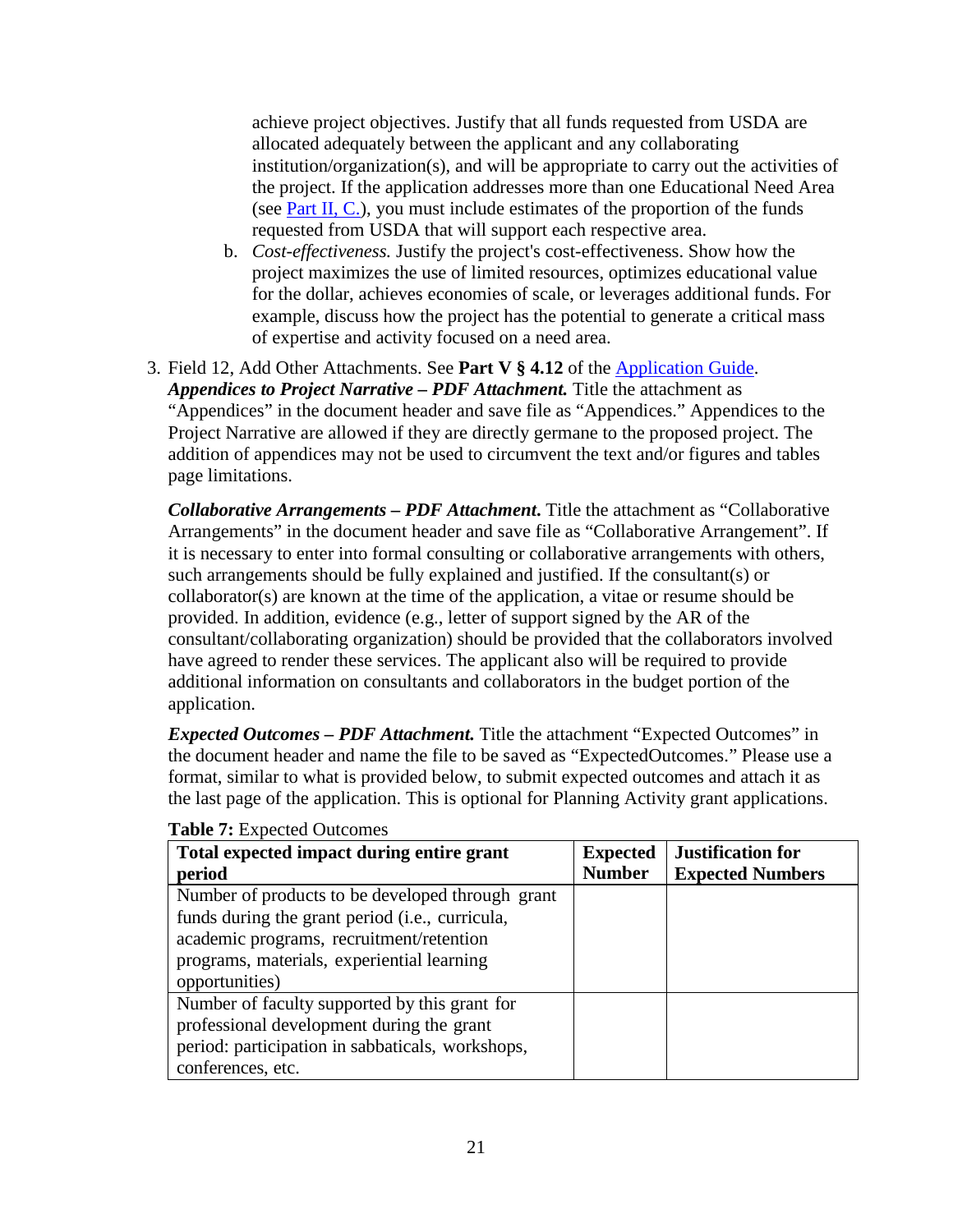| Total expected impact during entire grant          | <b>Expected</b> | <b>Justification for</b> |
|----------------------------------------------------|-----------------|--------------------------|
| period                                             | <b>Number</b>   | <b>Expected Numbers</b>  |
| Number of students who will indirectly benefit     |                 |                          |
| from the products produced from the grant during   |                 |                          |
| the grant period (i.e., using the                  |                 |                          |
| curriculum/instrumentation, enrolled in the        |                 |                          |
| program, recruited or retained but not paid by the |                 |                          |
| grant using scholarships, fellowships and          |                 |                          |
| assistantships).                                   |                 |                          |

*R&R Senior/Key Person Profile (Expanded)*. See **Part V § 5** of the [Application Guide](https://apply07.grants.gov/apply/opportunities/instructions/PKG00249520-instructions.pdf) for profile requirements, details about the biographical sketch, and suggested support templates.

*R&R Personal Data*. This information is voluntary and is not a precondition of award (see **Part V § 6** of the [Application Guide\)](https://apply07.grants.gov/apply/opportunities/instructions/PKG00249520-instructions.pdf).

#### *R&R Budget*. See **Part V** § 7 of the **Application Guide**.

Include the travel costs for the Project Director and any other key staff member(s) to attend at least one national Project Directors' meeting, if offered, in Washington, DC, or other announced location during the lifetime of the grant.

Stipends to support students' experiential, academic learning activities outside of the traditional classroom are permitted (as long as such activities are clearly related to a student's degree program and are not extracurricular). Stipends may be requested for materials or supplies to facilitate a student's broad exposure to research/field techniques and methodologies, as well as for reasonable travel expenses and per diem related to student educational experiences (e.g., field trips, data collection, and scientific meetings) directly supporting this funded project. In order for the students to be provided a stipend, they must be currently matriculating in the institution(s) where the projects are being implemented. Stipends may not be used for tuition or scholarships. Any application primarily focused on providing student stipends should also include a plan demonstrating how the stipends will continue into the future once current grant funds expire.

1. Indirect costs (IDC) – See <u>[Part IV § C](#page-22-0)</u> of this RFA for funding restrictions regarding indirect cost, and **Part V 7.9** of the [Application Guide](https://apply07.grants.gov/apply/opportunities/instructions/PKG00249520-instructions.pdf) for additional information.

**R&R Sub award Budget Attachment (Only required if submitting a CG1 or CG2 Project Proposal).** Clearly identify the total grant funding anticipated for the applicant and each partner to demonstrate the required sharing percentage. Further itemized all expenditures for the applicant and all partners in the Budget Justification. Funds do not have to be divided equally among project years. Remember that each sub-awardee must have a budget and cumulative for each year they participate in the grant project.

*Data Management Plan*. A DMP is required for this program. Applicants should clearly articulate how the project director (PD) and co-PDs plan to manage and disseminate the data generated by the project. The DMP will be considered during the merit review process (see Part [V § B](#page-23-2) of this RFA, **Part III § 3.1** of the [Application Guide](https://apply07.grants.gov/apply/opportunities/instructions/PKG00249520-instructions.pdf) and NIFA's Data [Management Plan\)](https://nifa.usda.gov/resource/data-management-plan-nifa-funded-research-projects).

*Supplemental Information Form*. See **Part VI § 1** of the [Application Guide.](https://apply07.grants.gov/apply/opportunities/instructions/PKG00249520-instructions.pdf)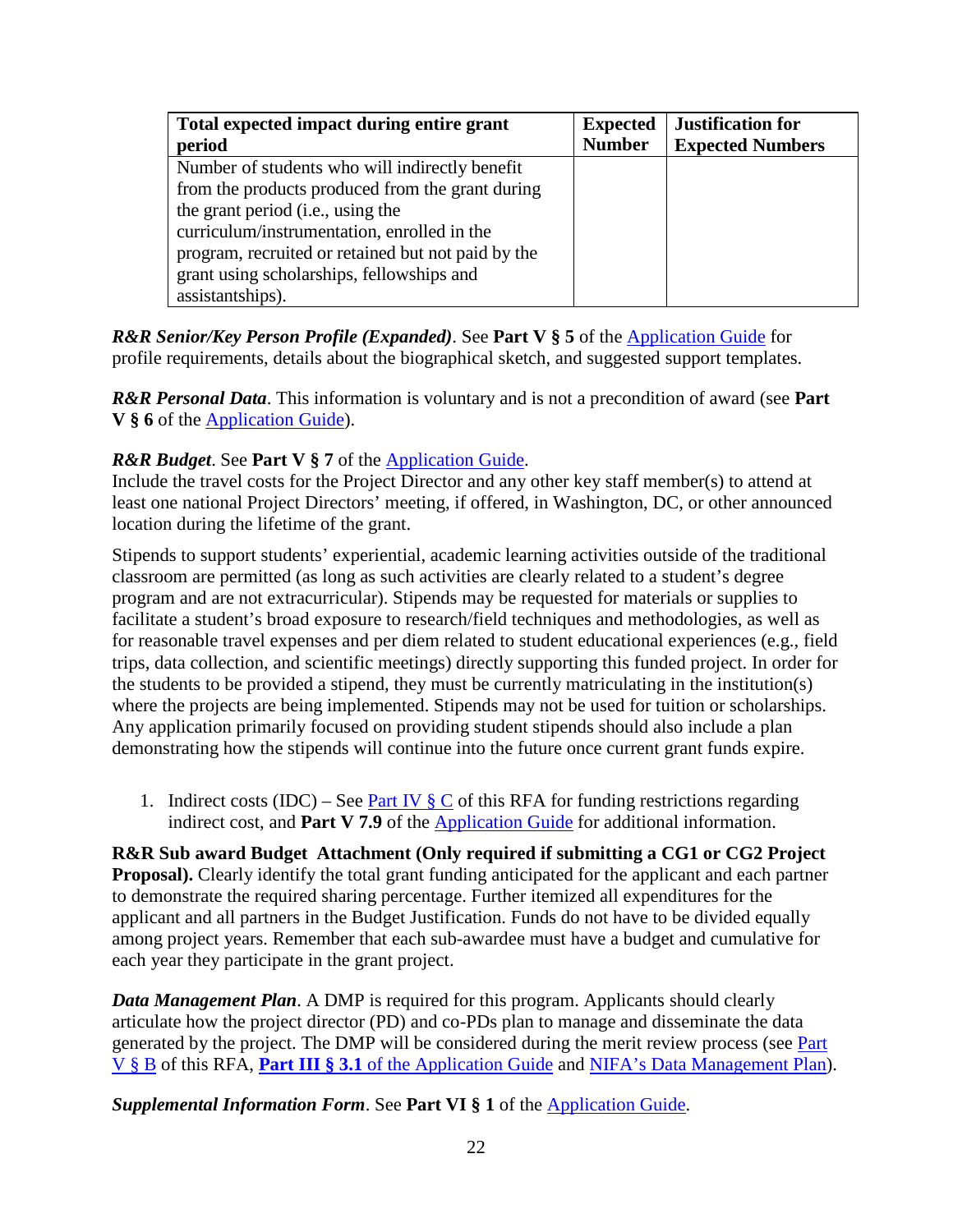- 1. Field 2. Program to which the applicant is applying. Enter the program name Higher Education Challenge Grants Program and the program code ER. Accurate entry is critical.
- 2. Field 8. Conflict of Interest List. See **Part VI § 1.8** of the [Application Guide.](https://apply07.grants.gov/apply/opportunities/instructions/PKG00249520-instructions.pdf)

*Representations Regarding Felony Conviction and Tax Delinquent Status for Corporate Applicants*. This is required for corporate applicants. See **Part VI § 2** of the [Application Guide](https://apply07.grants.gov/apply/opportunities/instructions/PKG00249520-instructions.pdf) for a description of the term, "corporation."

## <span id="page-22-0"></span>**C. Funding Restrictions**

*Indirect Cost (IDC) not to exceed 30 percent of Total Federal Funds Awarded (TFFA) of the recipient*. Section 1462(a) and (c) of the National Agricultural Research, Extension, and Teaching Policy Act of 1977 (NARETPA) limits IDC for the overall award to 30 percent of Total Federal Funds Awarded (TFFA) under a research, education, or extension grant. The maximum IDC rate allowed under the award is determined by calculating the amount of IDC using:

- 1. the sum of an institution's negotiated indirect cost rate and the indirect cost rate charged by sub-awardees, if any; or
- 2. 30 percent of TFFA.

The maximum allowable IDC rate under the award, including the IDC charged by the subawardee(s), if any, is the lesser of the two rates.

If the result of number one is the lesser of the two rates, the grant recipient is allowed to charge the negotiated IDC rate on the prime award and the sub-award(s), if any. Any sub-awards would be subject to the sub-awardee's negotiated IDC rate. The sub-awardee may charge its negotiated IDC rate on its portion of the award, provided the sum of the IDC rate charged under the award by the prime awardee and the sub-awardee(s) does not exceed 30 percent of the TFFA.

If the result of number two is the lesser of the two rates, then the maximum IDC rate allowed for the overall award, including any sub-award(s), is limited to 30 percent of the TFFA. That is, the IDC of the prime awardee plus the sum of the IDC charged by the sub-awardee(s), if any, may not exceed 30 percent of the TFFA.

In the event of an award, the prime awardee is responsible for ensuring the maximum indirect cost allowed for the award is not exceeded when combining IDC for the Federal portion (i.e., prime and sub-awardee(s)) and any applicable cost-sharing (see 7 CFR 3430.52(b)). Amounts exceeding the maximum allowable IDC are considered unallowable. See sections 408 and 410 of 2 CFR 200.

Successful applicants must not use grant funds awarded under the authority of this RFA to renovate or refurbish research, education, or extension space; purchase or install fixed equipment in such space; or to plan, repair, rehabilitate, acquire, or construct buildings or facilities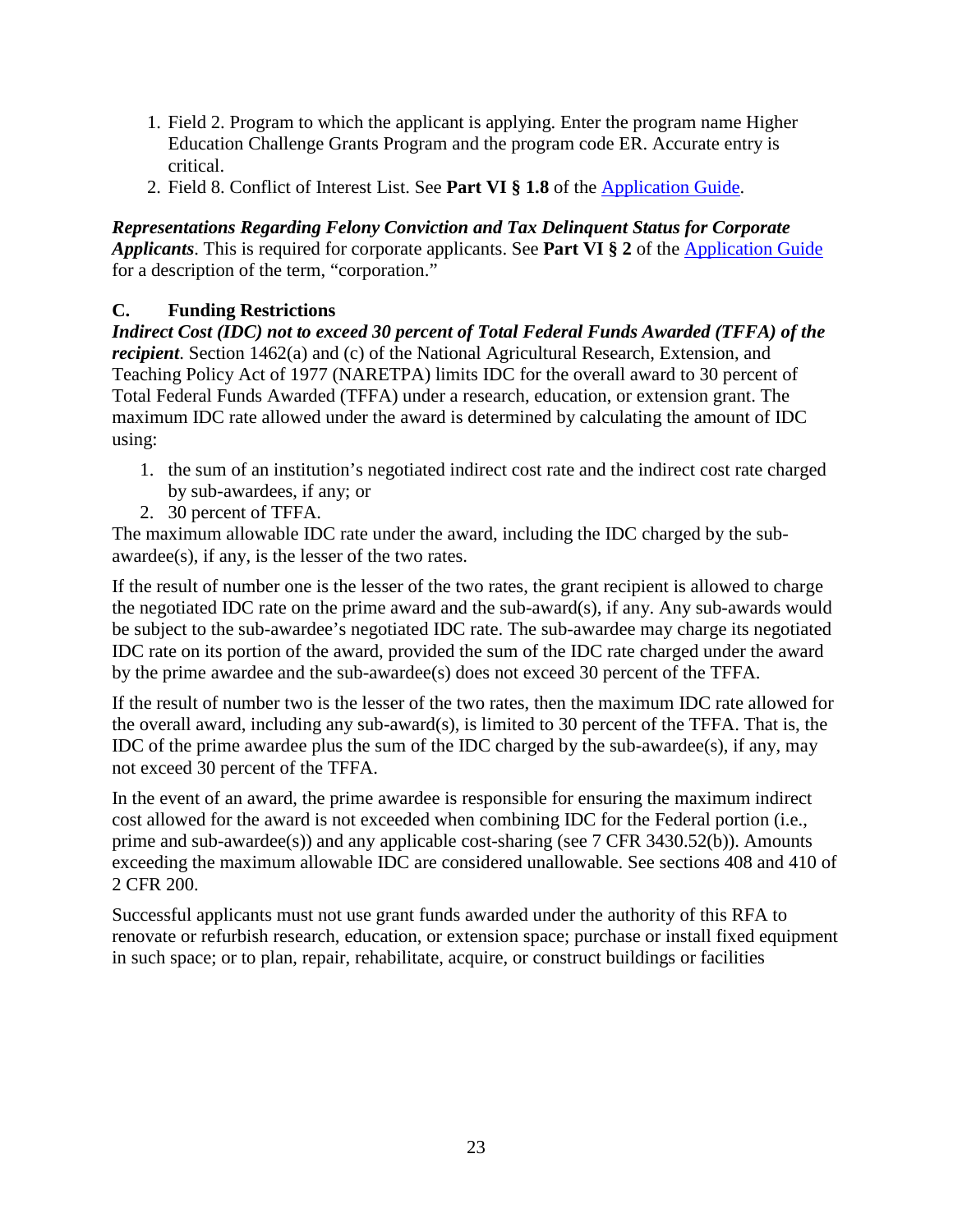# <span id="page-23-0"></span>**PART V. APPLICATION REVIEW REQUIREMENTS**

# <span id="page-23-1"></span>**A. NIFA's Evaluation Process**

NIFA evaluates each application in a two-part process. First, we screen each application to ensure that it meets the administrative requirements as set forth in this RFA. Second, a scientific peer- review process will be used to technically evaluate applications that meet the administrative requirements using a review panel **(see NIFA Peer Review Process).**

# **Scientific Peer Review Process:**

NIFA selects reviewers for the review panel based upon their training and experience in relevant scientific, extension, or education fields, taking into account the following factors:

- The level of relevant formal scientific, technical education, or extension experience of the individual, as well as the extent to which an individual is engaged in relevant research, education, or extension activities;
- The need to include experts from various areas of specialization within relevant scientific, education, or extension fields;
- The need to include other experts (e.g., producers, range or forest managers/operators, and consumers) who can assess relevance of the applications to targeted audiences and to program needs;
- The need to include experts from a variety of organizational types (e.g., colleges, universities, industry, state and Federal agencies, and private profit and non-profit organizations) and geographic locations;
- The need to maintain a balanced composition with regard to minority and female representation and an equitable age distribution; and
- The need to include reviewers who can judge the effective usefulness of each application to producers and the general public.

After each peer review panel has completed its deliberations, the responsible program staff of NIFA will recommend that your project is either approved for support from currently available funds or declined due to insufficient funds or unfavorable review.

NIFA reserves the right to negotiate with the PD/PI and/or the submitting organization or institution regarding project revisions (e.g., reductions in the scope of work, funding level, period, or method of support) prior to recommending any project for funding.

After the review process has been completed, NIFA sends copies of reviews, *not* including the identity of reviewers, and a summary (if applicable) of the review panel comments to the PD.

*Conflicts of interest*. NIFA takes extreme care to prevent any actual or perceived conflicts of interest that may influence the review or evaluation (see [NIFA Peer Review Process](https://nifa.usda.gov/resource/nifa-peer-review-process-competitive-grant-applications) for [Competitive Grant Applications\)](https://nifa.usda.gov/resource/nifa-peer-review-process-competitive-grant-applications).

# <span id="page-23-2"></span>**B. Evaluation Criteria**

Each application will be evaluated by three peer reviewers. We will use the evaluation criteria below (which are listed in priority order of importance) to review grant applications submitted in response to this RFA: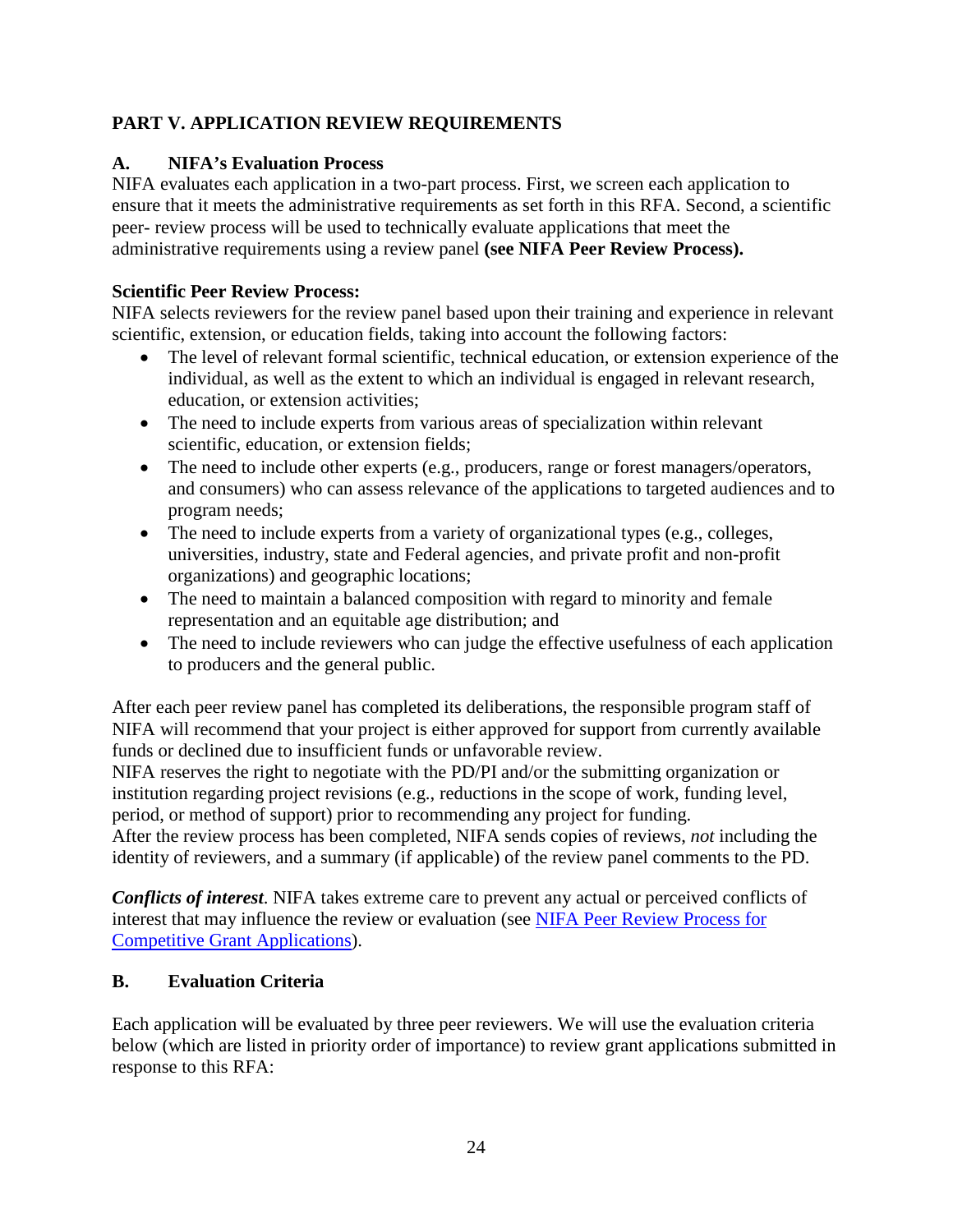- 1. *Potential for Advancing Quality of Education/Significance of the Problem.* This criterion is used to assess the likelihood that the project will have an impact upon and advance the quality of FANH sciences by strengthening institutional capacities to meet clearly delineated needs. Elements considered include institutional long-range goals, identification of a problem or opportunity to be addressed, justification for the project, innovation, advancing educational equity, multidisciplinary and/or problem-based focus, and potential for adoption by other institutions. The proposed project must also show its relevance to the goals of HEC.
- 2. *Proposed Approach and Cooperative Linkages.* This criterion relates to the soundness of the proposed approach including objectives, methodology, plan of operation, timetable, expected products and results, evaluation, and dissemination plans. The approach must be based on sound research concepts and educational principles and may be documented through background literature or actual institutional data. Emphasis is placed on the quality of educational or research support provided to the applicant institution/organization through its partnerships and collaborative initiatives, and on the potential cooperative linkages likely to evolve as a result of this project. Any perceived pitfalls and alternative strategies or approaches are addressed.
- 3. *Institutional Capability and Capacity Building.* This criterion relates to the institution's capability to perform the project and the degree to which the project will strengthen its teaching or research capacity. Elements include the institution's commitment to the project, the adequacy of institutional resources (administrative, facilities, equipment, and/or materials) available to carry out the project, potential for academic or research enhancement, and plans for project continuation or expansion beyond the period of USDA support. Institutional data must be included to show the institution's ability to support the proposed project.
- 4. *Key Personnel.* This criterion relates to the adequacy of the number, qualifications and expertise of key persons who will develop and carry out the project, and the qualifications of project personnel who will provide for the assessment of project results and impacts and the dissemination of these findings.
- 5. *Budget and Cost-Effectiveness.* This criterion relates to the extent to which the total budget adequately supports the project and is cost effective. Elements considered include the necessity and reasonableness of costs to carry out project activities and achieve project objectives; the appropriateness of budget allocations between the applicant and any collaborating institution(s); the adequacy of time committed to the project by key project personnel; and the degree to which the project maximizes the use of limited resources, optimizes educational value for the dollar, achieves economies of scale, leverages additional funds, and focuses expertise and activity on high priority educational or research need areas.

## <span id="page-24-0"></span>**C. Organizational Management Information**

Applicants must submit specific management information relating to an applicant prior to an award, and update the information as needed. Applicants may only have to update their information if they had previously provided the information under this or another NIFA program. NIFA provides the requisite forms during the pre-award process. Although an applicant may be eligible for award under this program, there are factors that may exclude an applicant from receiving federal financial and nonfinancial assistance and benefits under this program (e.g.,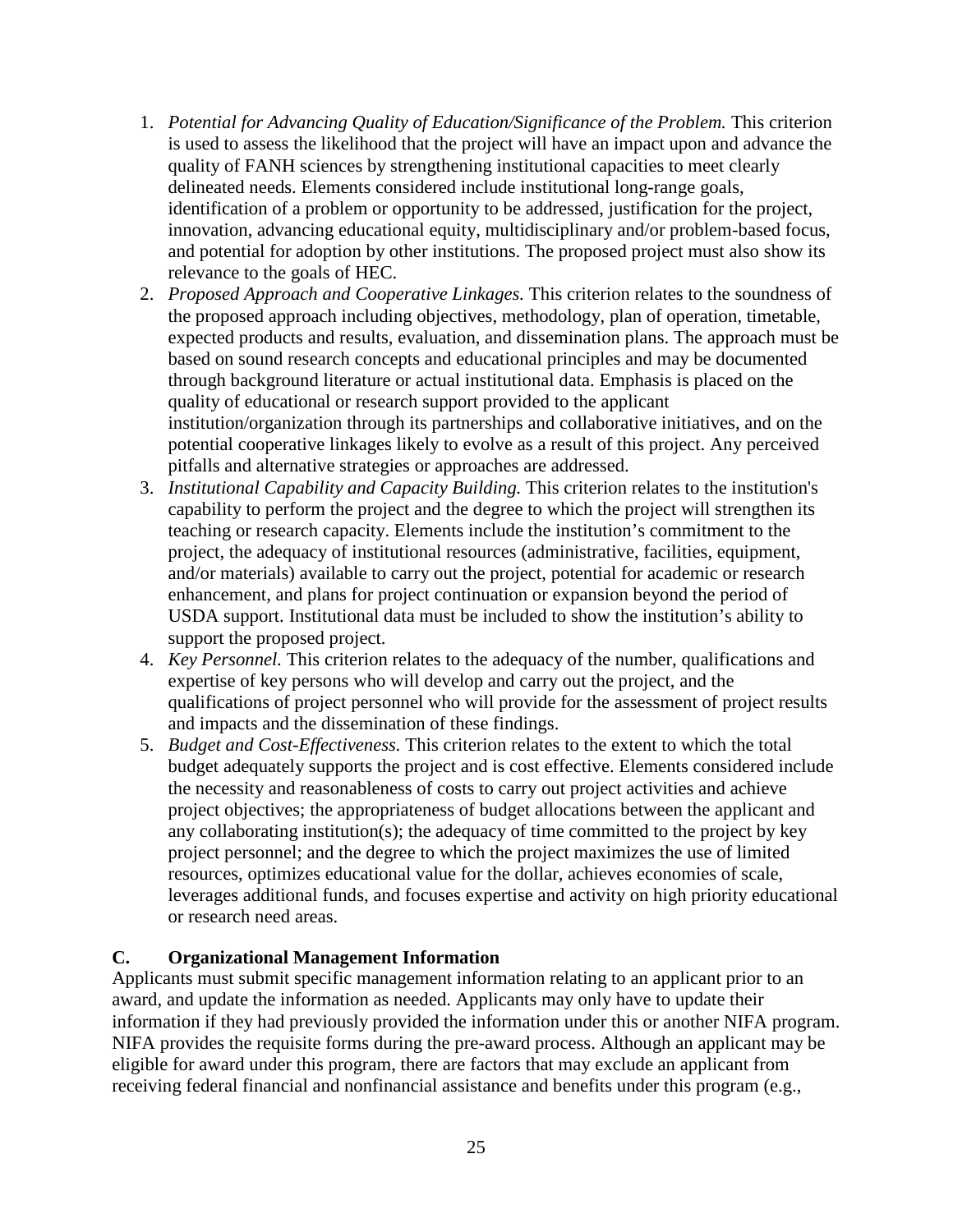debarment or suspension of an individual, or a determination that an applicant is not responsible).

# <span id="page-25-0"></span>**D. Application Disposition**

Applicants may withdraw at any time before NIFA makes a final funding decision. NIFA will retain all applications, including withdrawn applications and unfunded applications.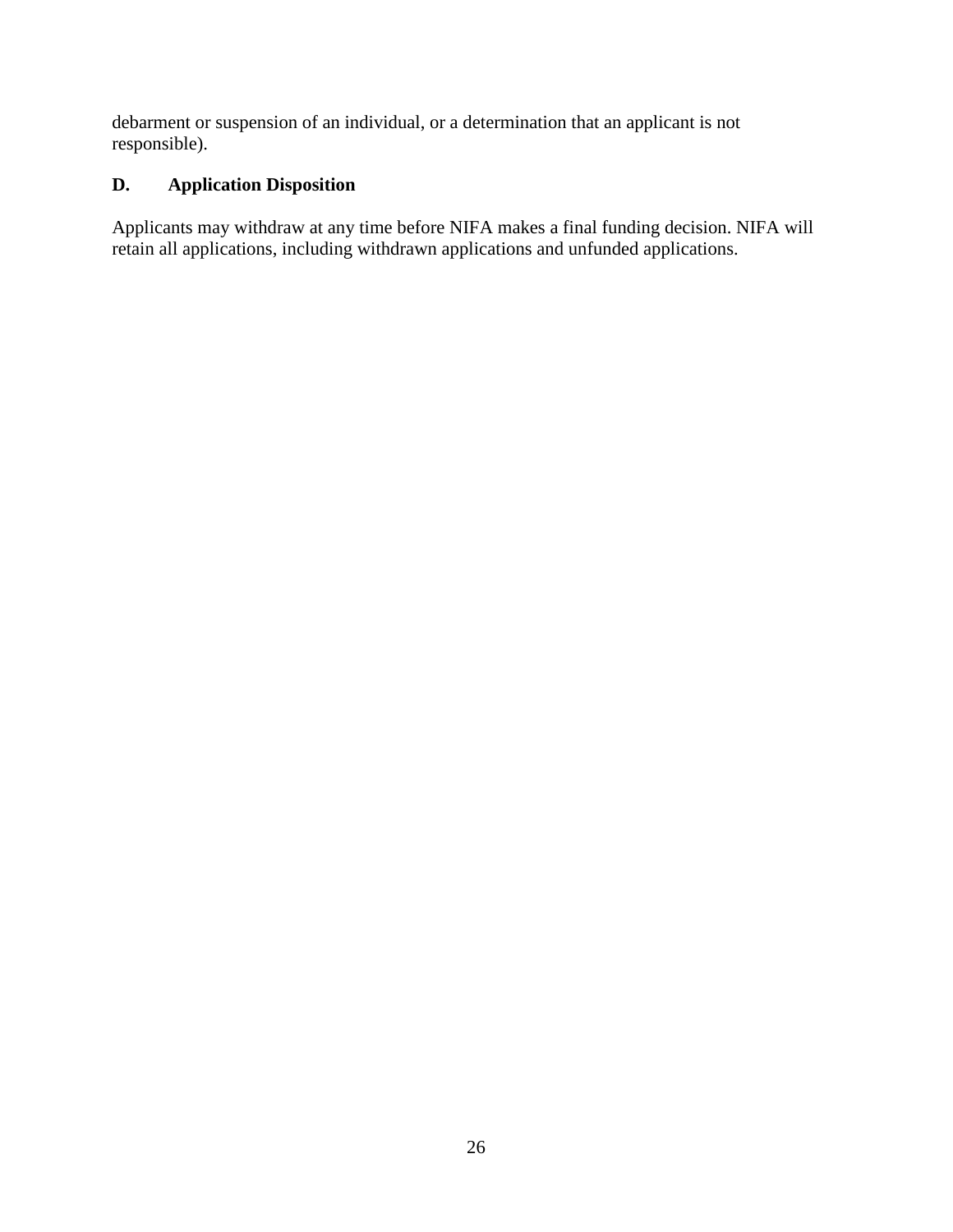# <span id="page-26-0"></span>**PART VI. AWARD ADMINISTRATION**

## <span id="page-26-1"></span>**A. General**

Within the limit of funds authorized, the NIFA awarding official will make grants to responsible and eligible applicants whose applications are judged most meritorious under the procedures set forth in this RFA. The date specified by the NIFA awarding official as the effective date of the grant must be no later than September 30 of the federal fiscal year in which the project is approved for support and funds are appropriated for such purpose, unless otherwise permitted by law. The project need not be initiated on the grant effective date, but as soon thereafter as practical so that project goals may be attained within the funded project period. All funds granted by NIFA under this RFA may be used only for the purpose for which they are granted in accordance with the approved application and budget, regulations, terms and conditions of the award, applicable federal cost principles, USDA assistance regulations, and [NIFA General](https://ecfr.io/Title-07/pt7.15.3430)  [Awards Administration Provisions,7 CFR part 3430, subparts A through E.](https://ecfr.io/Title-07/pt7.15.3430)

*Award Notice*. The award document will provide pertinent instructions and information as described in [2 CFR 200.210](https://www.ecfr.gov/cgi-bin/text-idx?SID=70b44cfc44976f4a7742464f7cfbb37e&mc=true&node=se2.1.200_1210&rgn=div8) (see [NIFA's Terms and Conditions\)](https://nifa.usda.gov/terms-and-conditions).

## <span id="page-26-2"></span>**B. Administrative and National Policy Requirements**

Several federal statutes and regulations apply to grant applications and the projects outlined in this RFA (some are listed here: [Federal Regulations\)](https://nifa.usda.gov/federal-regulations). Unless specifically noted by statue or award-specific requirements, [NIFA Policy Guide](https://nifa.usda.gov/policy-guide) applies to all NIFA awards.

## <span id="page-26-3"></span>**C. Expected Program Outputs and Reporting Requirements**

The output and reporting requirements are included in the award terms and conditions (see https://nifa.usda.gov/terms-and-conditions for information about NIFA award terms). If there are any program or award-specific award terms, they will be identified in the award.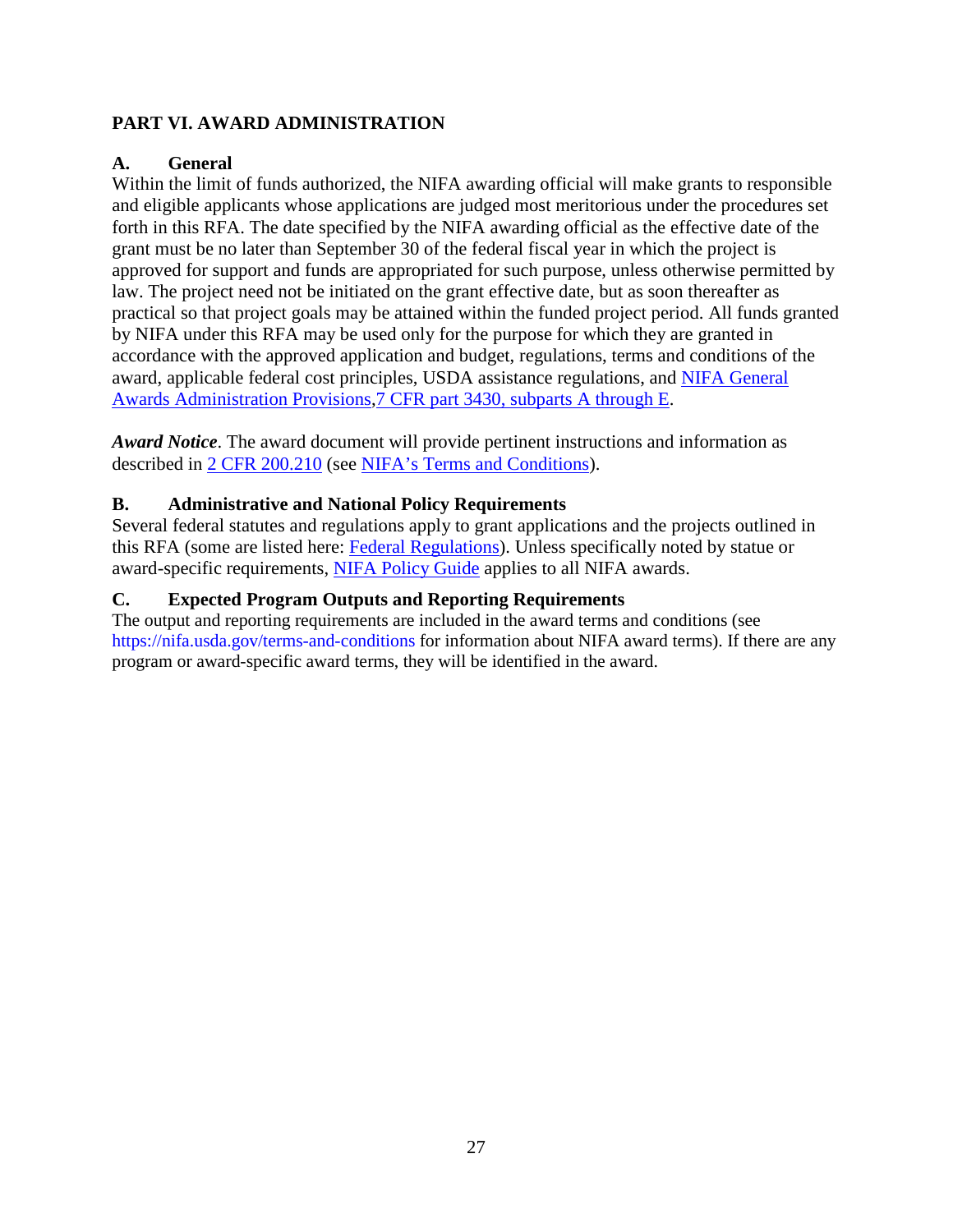# <span id="page-27-0"></span>**PART VII. OTHER INFORMATION**

# <span id="page-27-1"></span>**A. Use of Funds and Changes in Budget**

*Delegation of fiscal responsibility.* Unless the terms and conditions of the award state otherwise, awardees may not in whole or in part delegate or transfer to another person, institution, or organization the responsibility for use or expenditure of award funds.

*Changes in Budget or Project Plans*. In accordance with [2 CFR 200.308,](https://www.ecfr.gov/cgi-bin/text-idx?SID=3af89506559b05297e7d0334cb283e24&mc=true&node=se2.1.200_1308&rgn=div8) awardees must request prior approval from NIFA for the following program or budget-related reasons (the awardee is subject to the terms and conditions identified in the award):

- 1. Change in the scope or the objective of the project or program without prior written approval (even if there is no associated budget revision requiring);
- 2. Change in a key person specified in the application or the federal award;
- 3. Disengagement from the project for more than three months, or a 25 percent reduction in time devoted to the project;
- 4. Inclusion of costs that require prior approval in accordance with [2 CFR 200 Subpart E](https://ecfr.io/Title-02/sp2.1.200.e) [\(Cost Principles\),](https://ecfr.io/Title-02/sp2.1.200.e) or [45 CFR Part 75 Appendix IX,](https://www.ecfr.gov/cgi-bin/text-idx?node=pt45.1.75#ap45.1.75_1521.ix) [\(Principles for Determining Costs](https://www.ecfr.gov/cgi-bin/text-idx?node=pt45.1.75#ap45.1.75_1521.ix)  Applicable to [Research and Development under Awards and Contracts with Hospitals\)](https://www.ecfr.gov/cgi-bin/text-idx?node=pt45.1.75#ap45.1.75_1521.ix), or 48 CFR, unless waived by the federal awarding agency,
- 5. Part 31, [Contract Cost Principles and Procedures;](https://ecfr.io/Title-48/pt48.1.31)
- 6. Transfer of funds budgeted for participant support costs to other categories of expense (§200.75 [Participant support costs\)](http://federal.elaws.us/cfr/title2.part200.section200.75);
- 7. Sub-awarding, transferring or contracting out of any work under a federal award, including fixed amount sub-awards (see §200.332, [Fixed Amount](http://federal.elaws.us/cfr/title2.part200.section200.332) Sub-awards), unless described in the application and funded in the approved federal awards. This provision does not apply to the acquisition of supplies, material, equipment, or general support services;
- 8. Changes in the approved cost-sharing or matching provided by the non-federal entity; and
- 9. The need for additional federal funds to complete the project.

# <span id="page-27-2"></span>**B. Confidential Aspects of Applications and Awards**

When an application results in an award, it becomes a part of NIFA transaction records, which are available to the public. Information that the Secretary of Agriculture determines to be confidential, privileged, or proprietary in nature will be held in confidence to the extent permitted by law. Therefore, applicants should clearly mark any information within the application they wish to have considered as confidential, privileged, or proprietary. NIFA will retain a copy of an application that does not result in an award for three years. Such an application will be released only with the consent of the applicant or to the extent required by law. An applicant may withdraw at any time prior to the final action thereon.

# <span id="page-27-3"></span>**C. Regulatory Information**

This program is not subject to the provisions of [Executive Order 12372,](https://www.fws.gov/policy/library/rgeo12372.pdf) which requires intergovernmental consultation with state and local officials. Under the provisions of the [Paperwork Reduction Act of 1995](https://www.reginfo.gov/public/reginfo/pra.pdf) [\(44 U.S.C. Chapter 35\)](http://uscode.house.gov/view.xhtml?path=/prelim@title44/chapter35&edition=prelim), the collection of information requirements contained in this notice have been approved under [OMB Document No. 0524-](https://www.federalregister.gov/documents/2018/10/29/2018-23552/submission-for-omb-review-comment-request) [0039.](https://www.federalregister.gov/documents/2018/10/29/2018-23552/submission-for-omb-review-comment-request)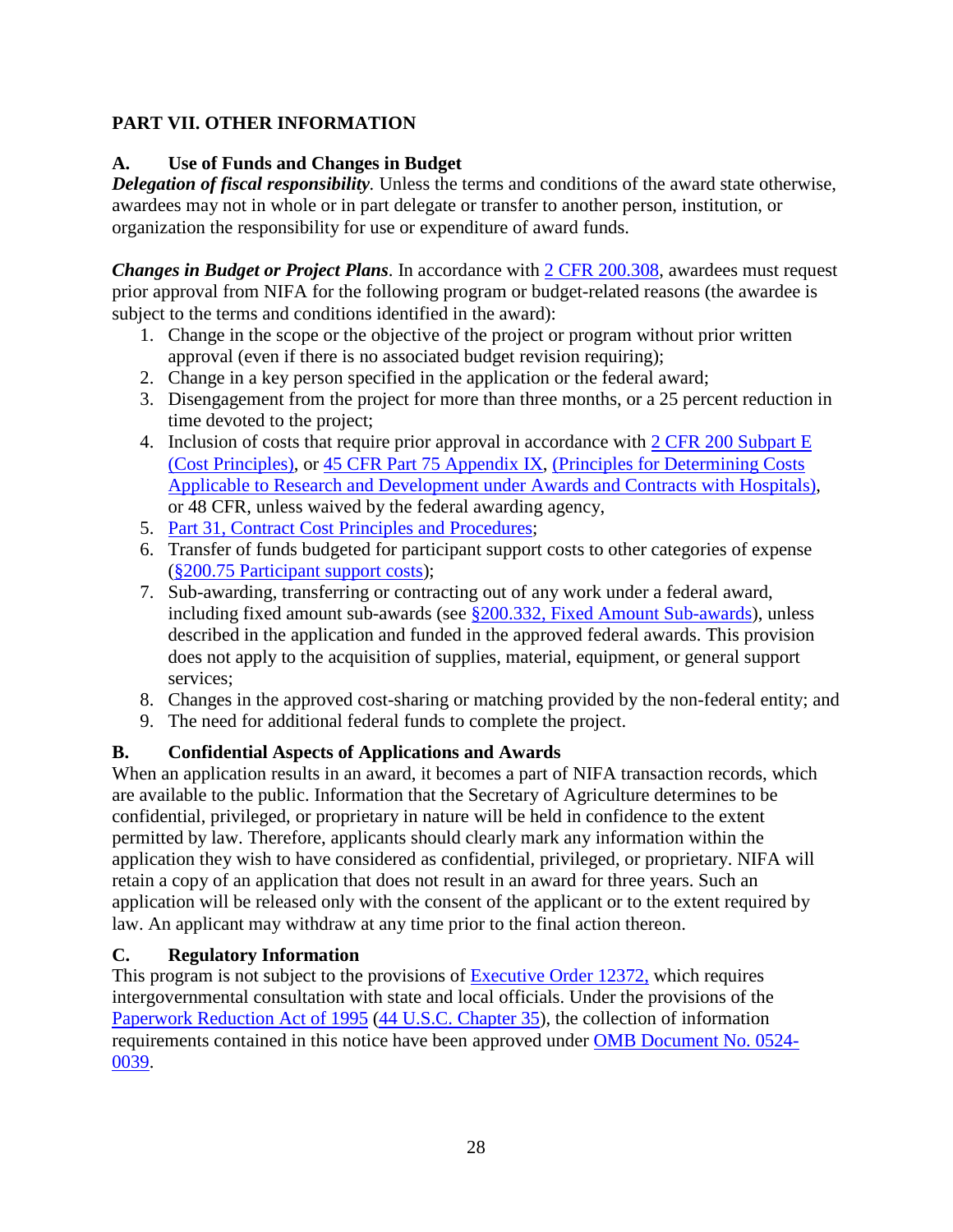## **APPENDIX I: AGENCY CONTACT**

#### **Programmatic Contact**

| <b>Name</b> | Email                                                                    | <b>Telephone</b> | Fax |
|-------------|--------------------------------------------------------------------------|------------------|-----|
| TBD         | .90 <sub>1</sub><br>7 (W<br>ncatior<br>≀usda<br>$- \Delta C$<br>. .<br>x |                  |     |

#### **Administrative Contacts**

| <b>Name</b> | <b>Email</b>                        | <b>Telephone</b> | <b>Fax</b> |
|-------------|-------------------------------------|------------------|------------|
| <b>TBD</b>  | <b>SM.AMDAdministrativeContacts</b> |                  |            |
|             | @usda.gov                           |                  |            |
|             |                                     |                  |            |
|             |                                     |                  |            |

<span id="page-28-0"></span>Before September 30, 2019: National Institute of Food and Agriculture 800 9th Street, SW Washington, DC 20024

After September 30, 2019 National Institute of Food and Agriculture 6501 Beacon Drive Kansas City, MO 64133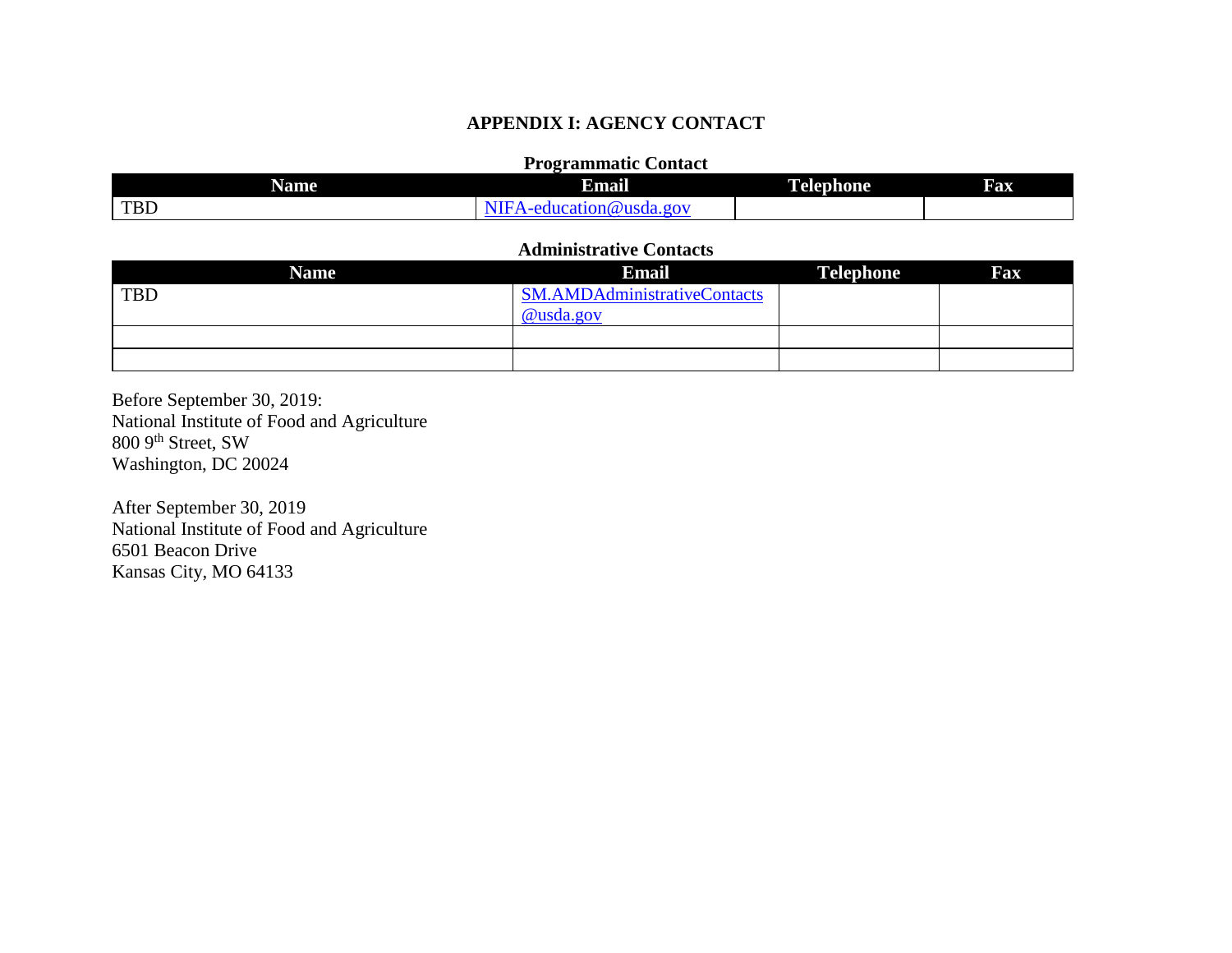# **APPENDIX II: GLOSSARY OF TERMS**

<span id="page-29-0"></span>

| Name                                                           | Acronyms       |
|----------------------------------------------------------------|----------------|
| <b>Authorized Representative</b>                               | AR             |
| Agricultural Research, Extension, and Education reform Act of  | <b>AREERA</b>  |
| 1998                                                           |                |
| <b>Catalog of Federal Domestic Assistance</b>                  | <b>CFDA</b>    |
| Collaborative Grant Type 1                                     | CG1            |
| Collaborative Grant Type 2                                     | CG2            |
| Data Management Plan                                           | <b>DMP</b>     |
| Doctorate of Veterinary Medicine                               | <b>DVM</b>     |
| <b>Fiscal Year</b>                                             | <b>FY</b>      |
| Food, Agricultural, Natural Resources, and Human Sciences      | <b>FANH</b>    |
| <b>Higher Education Challenge Grants Program</b>               | <b>HEC</b>     |
| National Agricultural Research, Extension, and Teaching Policy | <b>NARETPA</b> |
| <b>Act of 1977</b>                                             |                |
| National Institute of Food and Agriculture                     | <b>NIFA</b>    |
| <b>Project Director</b>                                        | <b>PD</b>      |
| <b>Request for Application</b>                                 | <b>RFA</b>     |
| Research, Education, and Economics                             | <b>REE</b>     |
| Secondary Education, Two-Year Postsecondary Education and      | <b>SPECA</b>   |
| Agriculture in the K-12 Classroom                              |                |
| United States Department of Agriculture                        | <b>USDA</b>    |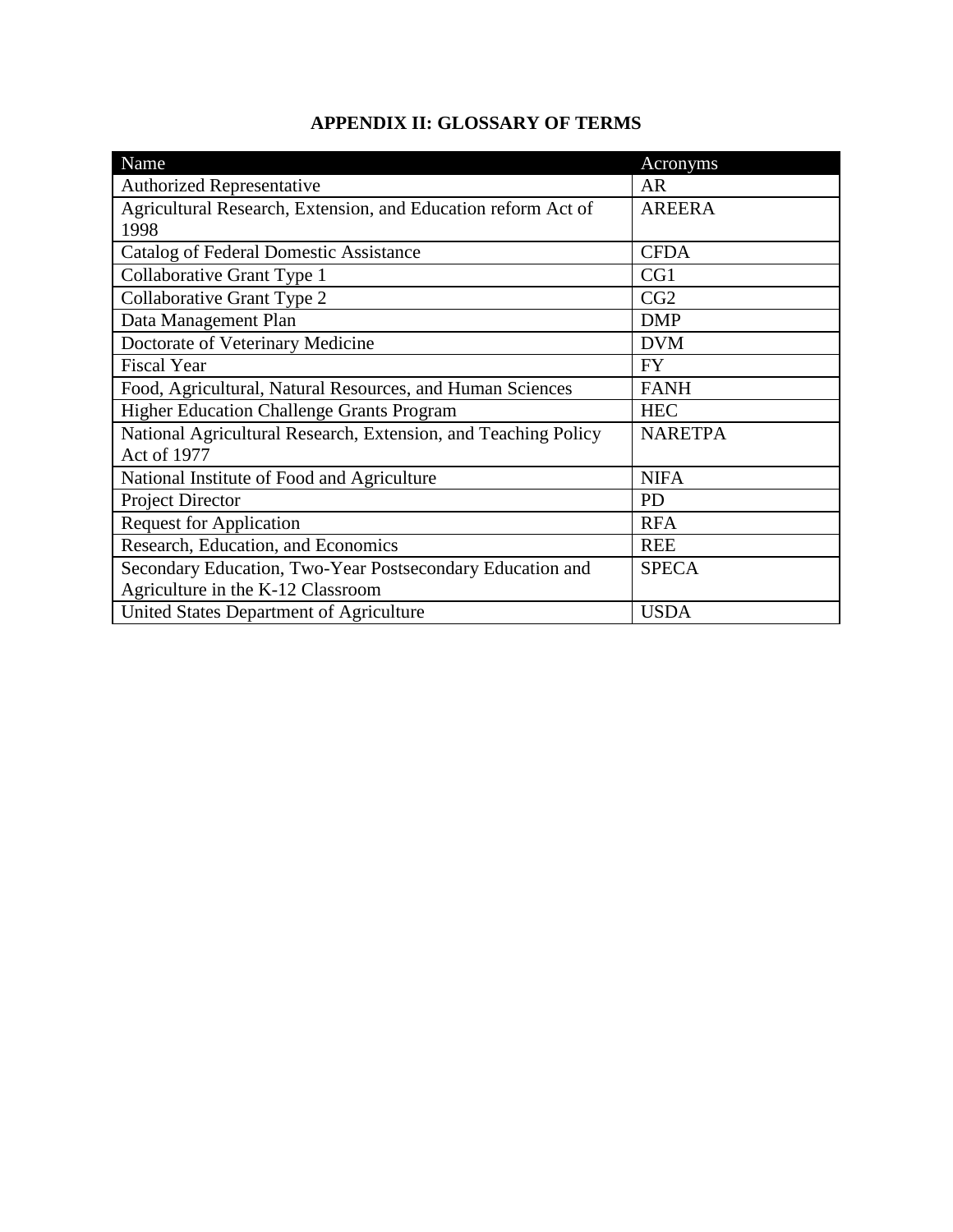# **APPENDIX III: DEFINITIONS**

<span id="page-30-0"></span>Refer to 7 CFR 3430 Competitive and Noncompetitive Non-formula Federal Assistance Programs – [General Award Administrative Provisions](https://www.ecfr.gov/cgi-bin/text-idx?c=ecfr&SID=2a6f6bfbef4c918616eebe5353d0793c&rgn=div5&view=text&node=7:15.1.12.2.13&idno=7#7:15.1.12.2.13.1.17.2) for additional definitions.

| Terms                             | Definitions                                                                                                    |
|-----------------------------------|----------------------------------------------------------------------------------------------------------------|
| Citizen or National of the United | (1) a citizen or native resident of a State; or, $(2)$ a person                                                |
| <b>States</b>                     | defined in the Immigration and Nationality Act, 8 U.S.C.                                                       |
|                                   | $1101(a)$ (22), who, though not a citizen of the United                                                        |
|                                   | States, owes permanent allegiance to the United States.                                                        |
| Collaborative Grant Type 1        | An application for a project which will involve the                                                            |
| (CG1) Project                     | applicant institution and one other college, university,                                                       |
|                                   | community college, junior college, or other institution,                                                       |
|                                   | each of which will assume a major role in the conduct of                                                       |
|                                   | the proposed project.                                                                                          |
| Collaborative Grant Type 2        | an application for a project: (1) which will involve the                                                       |
| (CG2) Project                     | applicant institution/organization working in cooperation                                                      |
|                                   | with two or more other entities not legally affiliated with                                                    |
|                                   | the applicant institution, including other schools, colleges,                                                  |
|                                   | universities, community colleges, junior colleges, units of                                                    |
|                                   | State government, private sector organizations, or a                                                           |
|                                   | consortium of institutions; and (2) where the applicant                                                        |
|                                   | institution and each cooperating entity will assume a                                                          |
|                                   | significant role in the conduct of the proposed project.                                                       |
|                                   | Eligible institution means a land-grant college or                                                             |
|                                   | university (including land-grant institutions in the Insular                                                   |
|                                   | Areas), colleges and universities having significant                                                           |
|                                   | minority enrollments and a demonstrable capacity to carry                                                      |
|                                   | out the teaching of FANH sciences, and other U.S.                                                              |
|                                   | colleges and universities having a demonstrable capacity                                                       |
|                                   | to carry out the teaching of FANH sciences. An eligible                                                        |
|                                   | institution includes a research foundation maintained by an                                                    |
|                                   | eligible college or university.                                                                                |
| Eligible Institution              | a land-grant college or university (including land-grant                                                       |
|                                   | institutions in the Insular Areas), colleges and universities<br>having significant minority enrollments and a |
|                                   |                                                                                                                |
|                                   | demonstrable capacity to carry out the teaching of FANH<br>sciences, and other U.S. colleges and               |
|                                   | universities having a demonstrable capacity to carry out                                                       |
|                                   | the teaching of FANH sciences. An eligible institution                                                         |
|                                   | includes a research foundation maintained by an eligible                                                       |
|                                   | college or university.                                                                                         |
| Eligible Participant              | An individual who is a citizen or national of the United                                                       |
|                                   | States as defined in this section.                                                                             |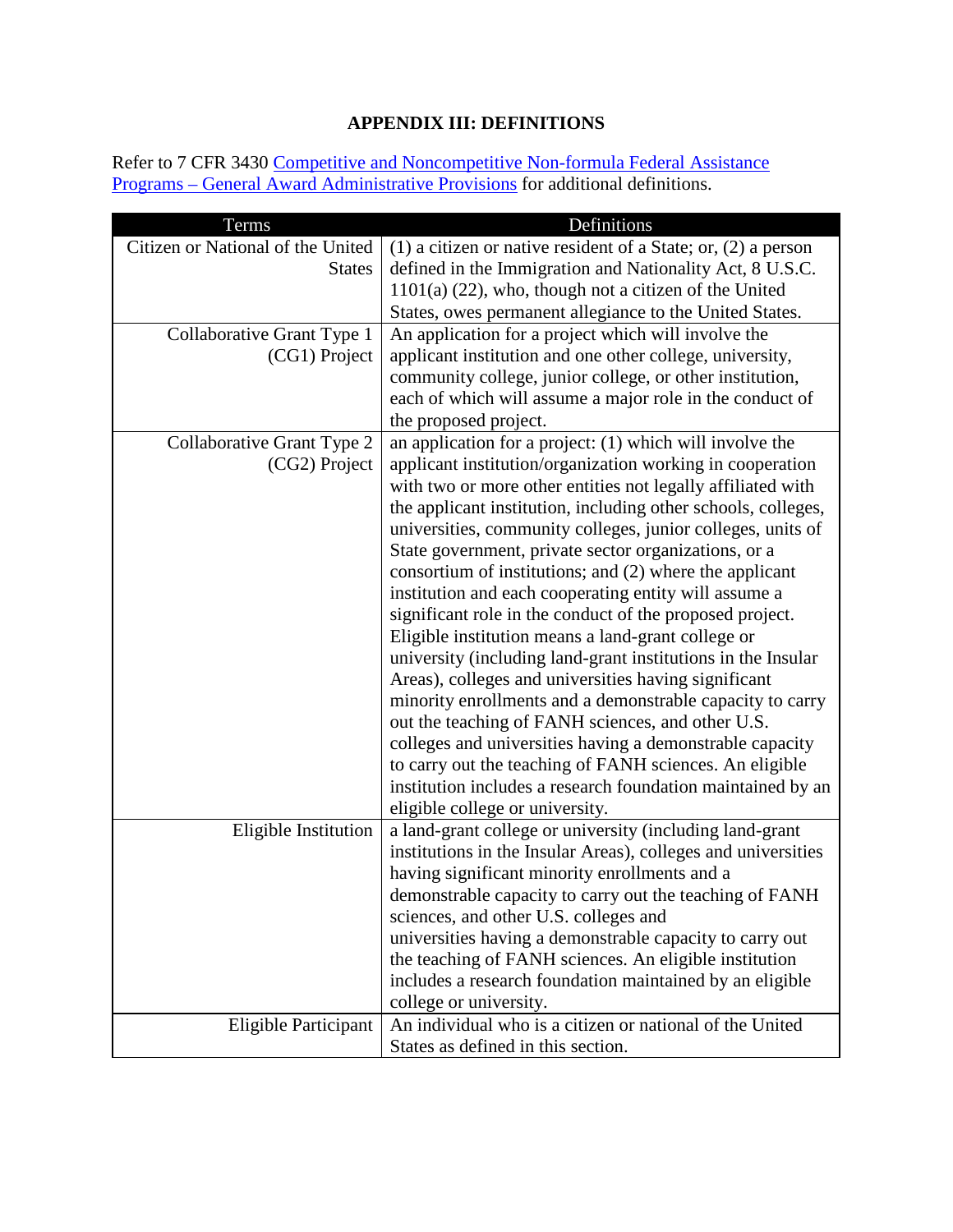| Terms                                  | Definitions                                                                                                                 |
|----------------------------------------|-----------------------------------------------------------------------------------------------------------------------------|
| Institution of Higher Education        | An educational institution in any State that: (1) admits as                                                                 |
|                                        | regular students only persons having a certificate of                                                                       |
|                                        | graduation from a school providing secondary education,                                                                     |
|                                        | or the recognized equivalent of such a certificate; (2) is                                                                  |
|                                        | legally authorized within such State to provide a program                                                                   |
|                                        | of education beyond secondary education; (3) provides an                                                                    |
|                                        | educational program for which the institution awards a                                                                      |
|                                        | bachelor's degree or provides not less than a 2-year                                                                        |
|                                        | program that is acceptable for full credit toward such a                                                                    |
|                                        | degree; $(4)$ is a public or other nonprofit institution; and                                                               |
|                                        | (5) is accredited by a nationally recognized accrediting                                                                    |
|                                        | agency or association, or if not so accredited, is an<br>institution that has been granted pre-accreditation status by      |
|                                        | such an agency or association that has been recognized by                                                                   |
|                                        | the Secretary of Education for the granting of pre-                                                                         |
|                                        | accreditation status, and the Secretary of Education has                                                                    |
|                                        | determined that there is satisfactory assurance that the                                                                    |
|                                        | institution will meet the accreditation standards of such an                                                                |
|                                        | agency or association within a reasonable time.                                                                             |
| Insular Area                           | The Commonwealth of Puerto Rico, Guam, American                                                                             |
|                                        | Samoa, the Commonwealth of the Northern Mariana                                                                             |
|                                        | Islands, the Federated States of Micronesia, the Republic                                                                   |
|                                        | of the Marshall Islands, the Republic of Palau, and the                                                                     |
|                                        | Virgin Islands of the United States.                                                                                        |
| Matching                               | The process through which a grant recipient match                                                                           |
|                                        | awarded USDA funds with cash and in-kind contributions                                                                      |
|                                        | on a dollar-for-dollar basis. The matching funds must                                                                       |
|                                        | derive from non-Federal sources.                                                                                            |
| New Application                        | An application not previously submitted to a program.                                                                       |
| Nonprofit or Nonprofit<br>Organization | As applied to a school, agency, organization, or institution,<br>means a school, agency, organization, or institution owned |
|                                        | and operated by one or more nonprofit corporations or                                                                       |
|                                        | associations, no part of the net earnings of which insures,                                                                 |
|                                        | or may lawfully inure, to the benefit of any private                                                                        |
|                                        | shareholder or individual.                                                                                                  |
| Outcomes                               | Specific, measurable project results and benefits that,                                                                     |
|                                        | when assessed and reported, indicate the project's plan of                                                                  |
|                                        | operation has been achieved.                                                                                                |
| Plan of Operation                      | A detailed, step-by-step description of how the applicant                                                                   |
|                                        | intends to accomplish the project's outcomes. At a                                                                          |
|                                        | minimum, the plan should include a timetable indicating                                                                     |
|                                        | how outcomes are achieved, a description of resources to                                                                    |
|                                        | be used or acquired, and the responsibilities expected of                                                                   |
|                                        | all project personnel.                                                                                                      |